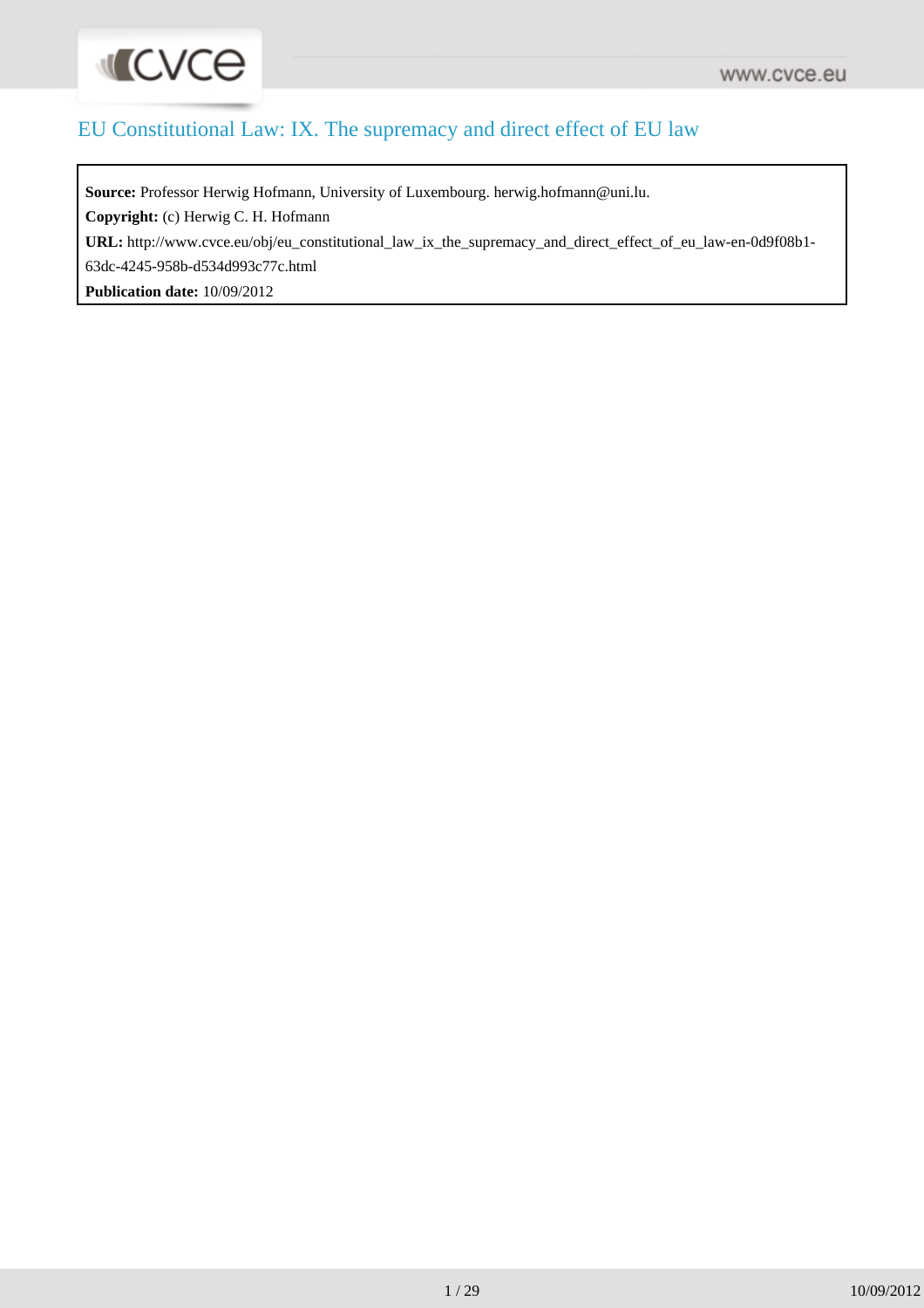

#### **IX. The supremacy and direct effect of EU law**

How does EU law relate to MS law? Who controls the MS compliance with their obligations under EU law?

1.Supremacy of EU law

2.Direct effect

EU Constitutional Law, © 2000-2010 – IX. Supremacy and direct effect of EU law $\sim$  1

2 / 29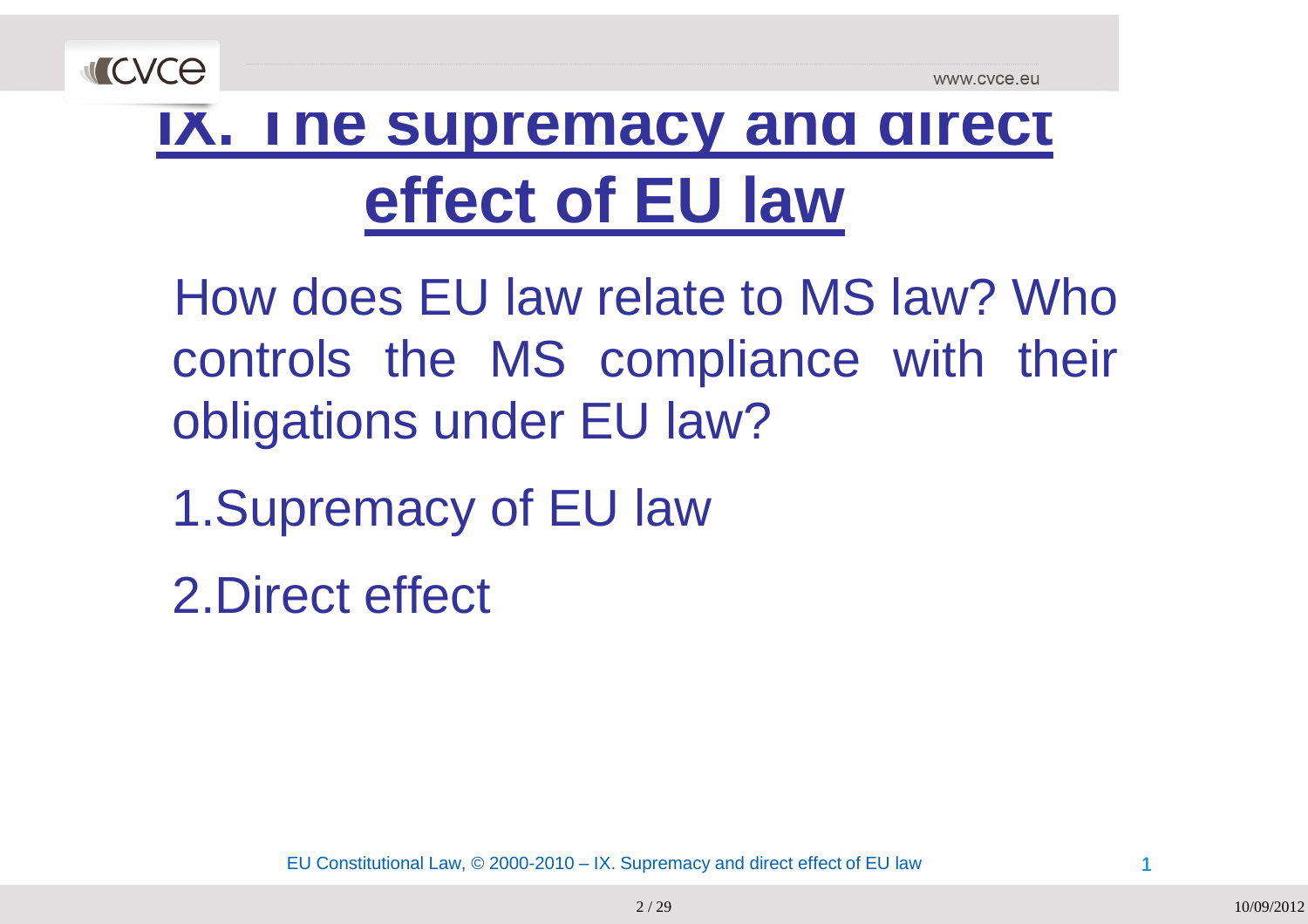

#### 1. Supremacy

The EU is a Union based on the rule of law. Not<br>only the EU institutions, but also the Member only the EU institutions but also the Member<br>States and individuals are subject to EU law. In States and individuals are subject to EU law. In<br>practice, this means, in the words of the EC I practice, this means, in the words of the ECJ<br>(sees 6/64 Ceate v. ENEL 510641 ECR 1141) (case 6/64 *Costa* v. *ENEL* [1964] ECR 1141) that:

'By contrast with ordinary international treaties,<br>the FFC Treaty has greated its own legal avatam the EEC Treaty has created its own legal system<br>which on the entry into force of the Treaty which, on the entry into force of the Treaty, became an integral part of the legal systems of<br>the Member States and which their seurte are the Member States and which their courts are bound to apply.'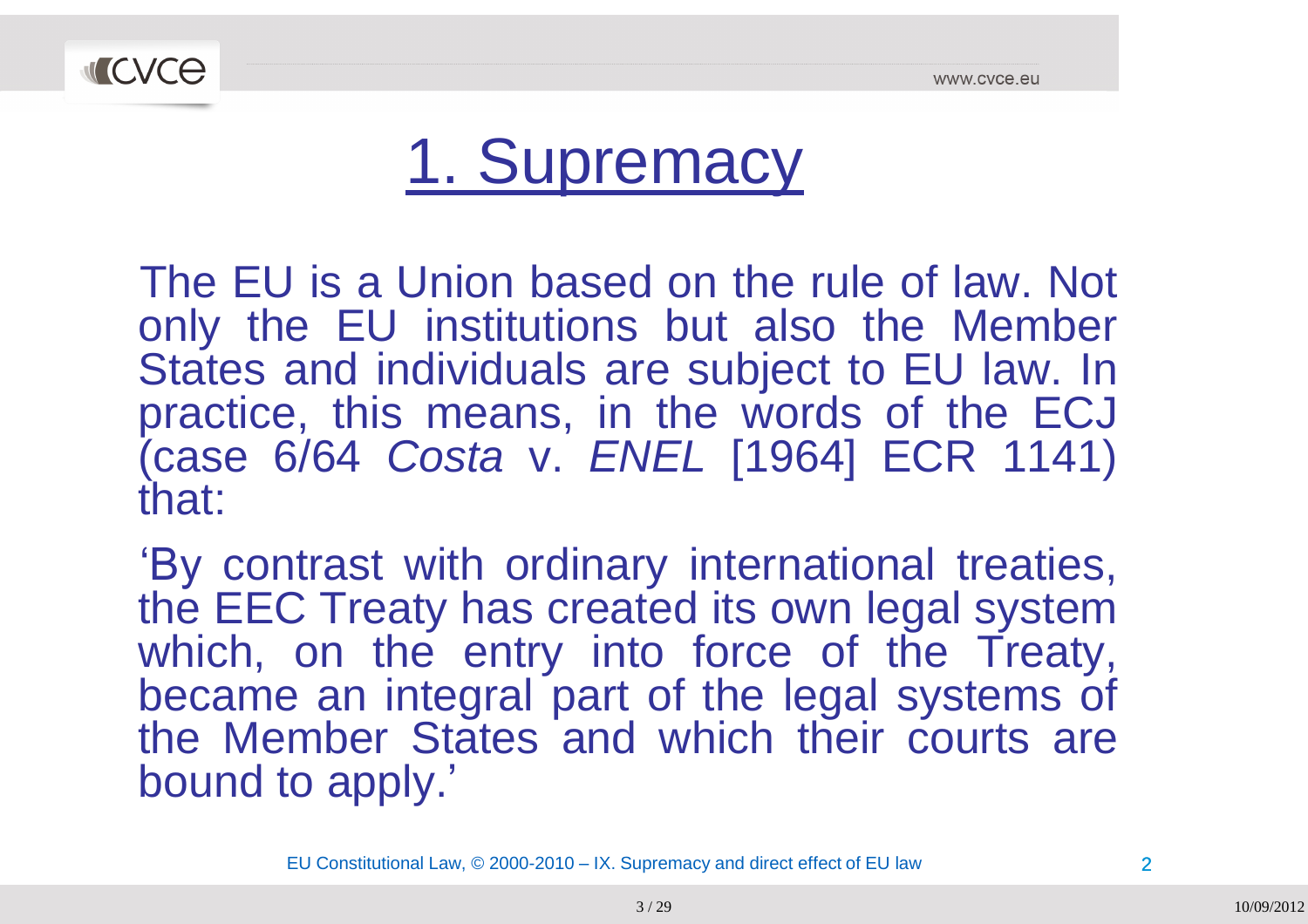

# Supremacy (cont.)

The Court continued in <sup>C</sup>ase 6/64 *Costa* v. *ENEL* [1964] ECR1141:

"By creating <sup>a</sup> Community [EU] of unlimited duration, having its own institutions, its own personality, its own legal capacity (…), the Member States have limited their sovereign rights and have thus created a body of law which binds both their nationals and<br>themselves ' themselves."

It follows from all these observations that the law stemming from<br>the Treaty, an independent source of law, could not, because of the Treaty, an independent source of law, could not, because of<br>its apacial and ariginal nature, he averridden by democtic legal its special and original nature, be overridden by domestic legal provisions, however framed, without being deprived of its character as Community [EU] law and without the legal basis of<br>the Community [ELI] itself being called into question,' the Community [EU] itself being called into question.'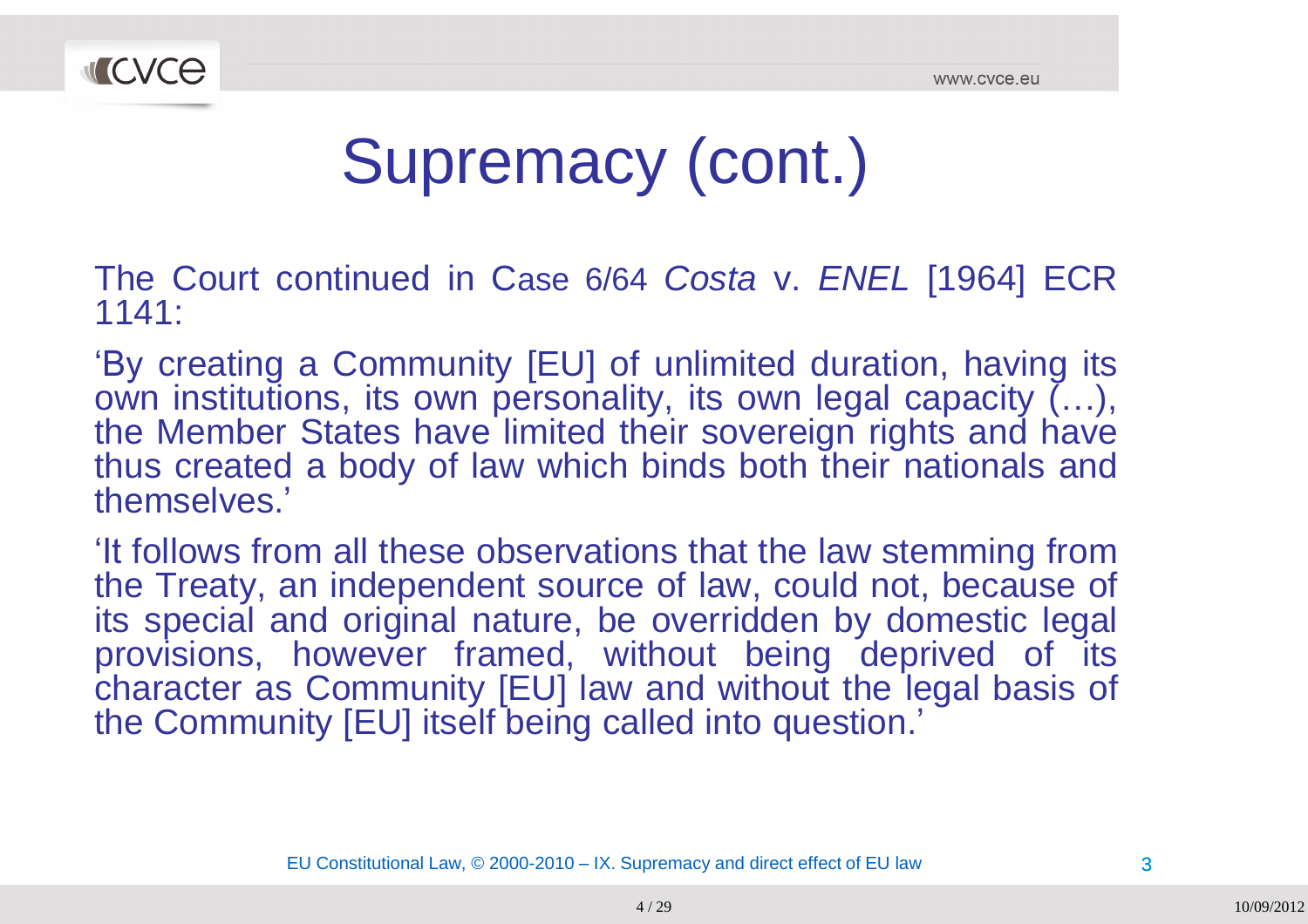

# Supremacy (cont.)

Reasoning for supremacy of EU law: Case 11/70<br>Internationale, Handelsgesellschaft, [1970], ECR *Internationale Handelsgesellschaft* [1970] ECR1125:

- EU law needs to have uniform and effective<br>capplication application.
- EU law is an "independent source of law", the character of which would be deprived if it could be<br>'everidden.by.patienal.low' 'overridden by national law'.
- 'Therefore the validity of a EU measure (...) cannot<br>he affected by allegations that it runs counter to be affected by allegations that it runs counter to either fundamental rights as formulated by the constitution of that State or the principles of its national constitutional structure.'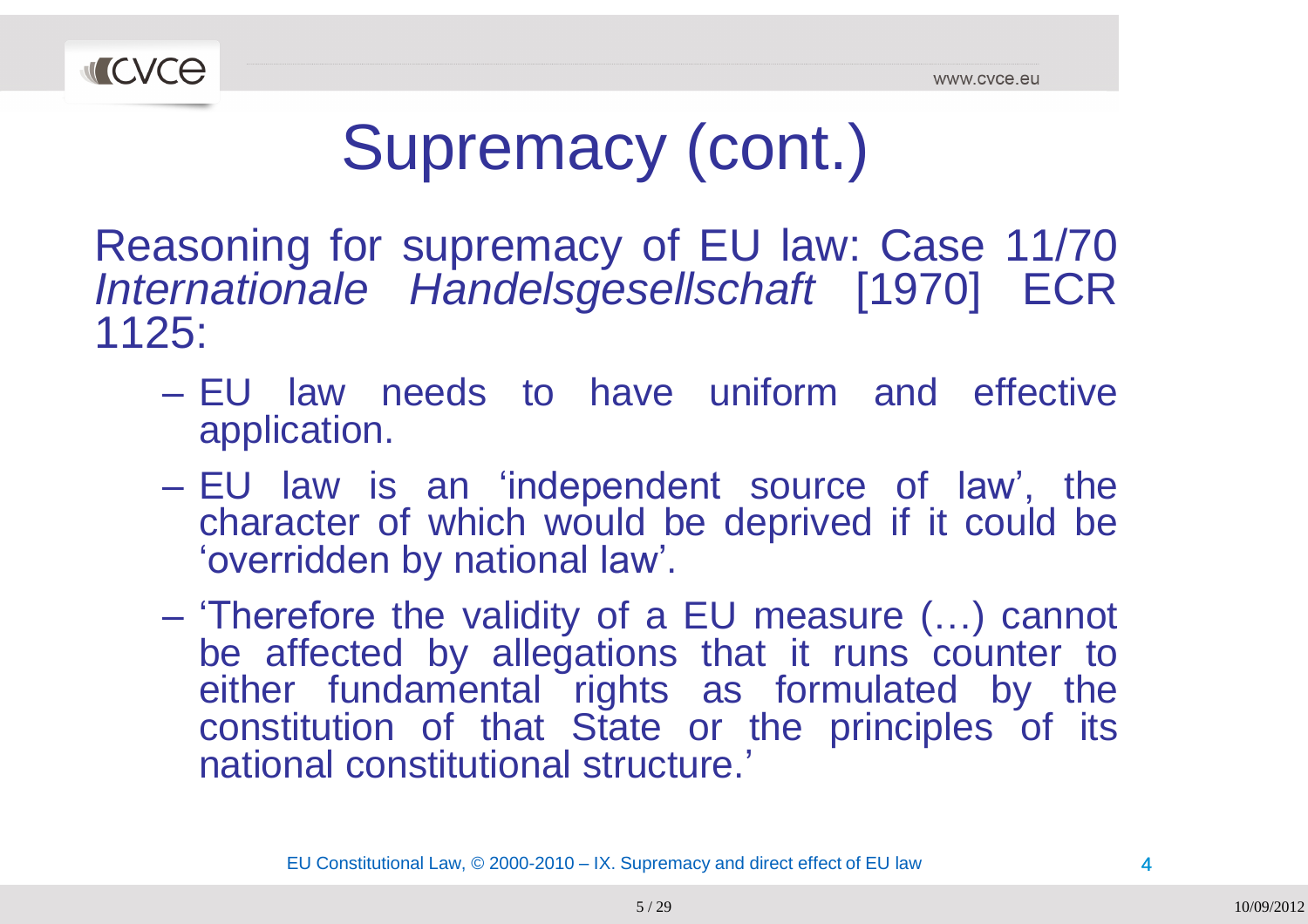

# Effect of supremacy

- <u>'Inapplicability'</u> of national law which does not comply to<br>ELL Jaw (e.g. Case 106/77 Simmenthal II [1978] ECR EU law (e.g. Case 106/77 *Simmenthal II* [1978] ECR 629),
- $\bullet$ • but note: MS law is not void!
- $\bullet$ • Obligation by MS courts to:
	- –- interpret all forms of national law, including constitutional law, in conformity with EU law
	- Note: not only the national law created for the implementation of<br>the ELLIaw peeds to be interpreted in conformity with ELLIaw but the EU law needs to be interpreted in conformity with EU law but<br>all MS law (e.g. in the area of taxation which is MS competence all MS law (e.g. in the area of taxation which is MS competence,<br>MS must none the less exercise that competence consistently MS must none the less exercise that competence consistently<br>with Community law a.g., loined Cases C.397/98 and C.410/98 with Community law, e.g. Joined Cases C-397/98 and C-410/98 *Metallgesellschaft and Others* [2001] ECR I-1727, para 37; C-446/03 Marks & Spencer plc <sup>v</sup> Her Majesty's Inspector of Taxes [2005] ECR I-10837, para 29)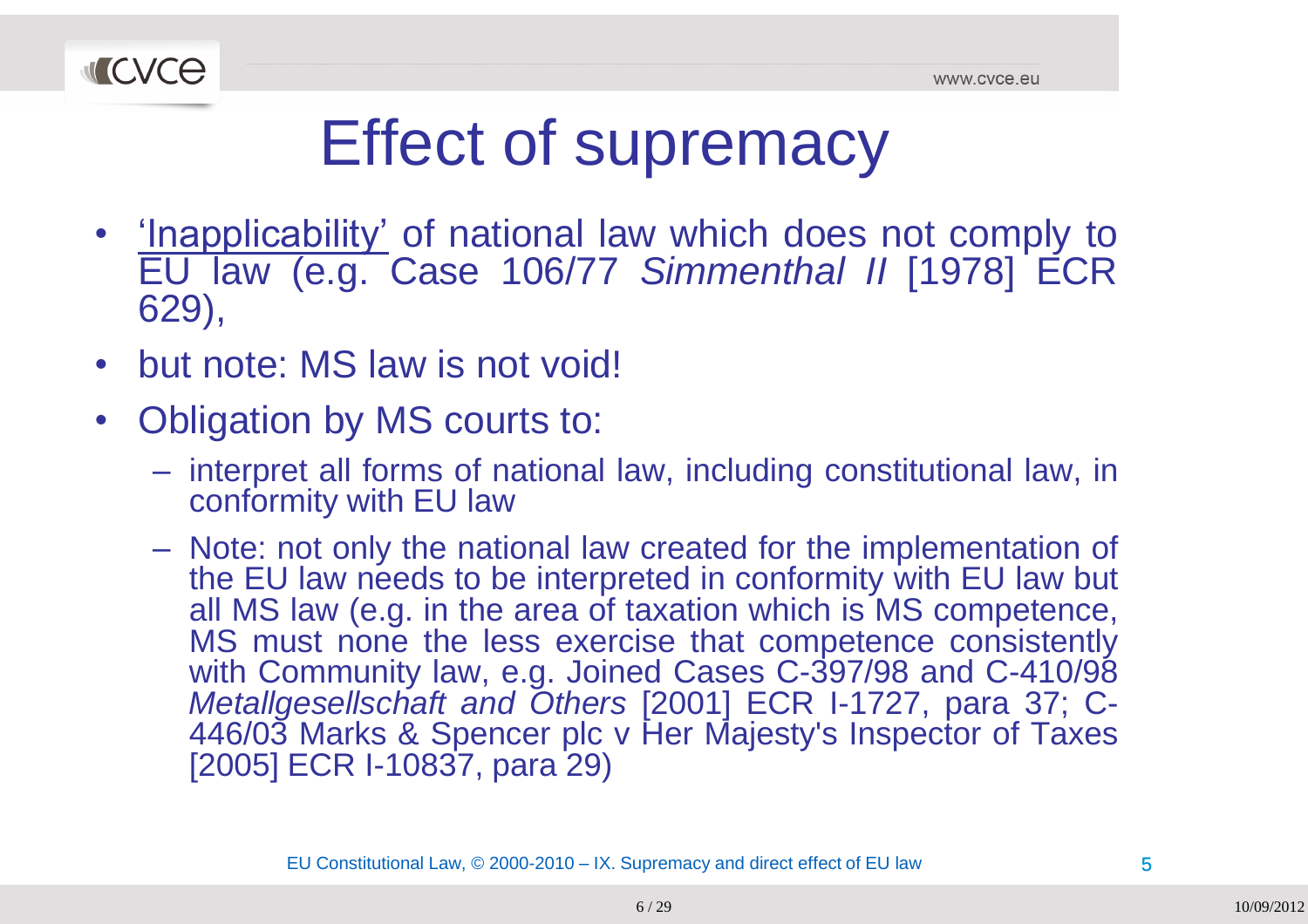

## 2. Direct effect

We need to distinguish between:

- a) Direct effect of <u>primary Treaty</u> law.
- b) Direct effect of **secondary** law:
	- $\bullet$ **Regulations**
	- $\bullet$ **Directives**
	- $\bullet$ **Decisions**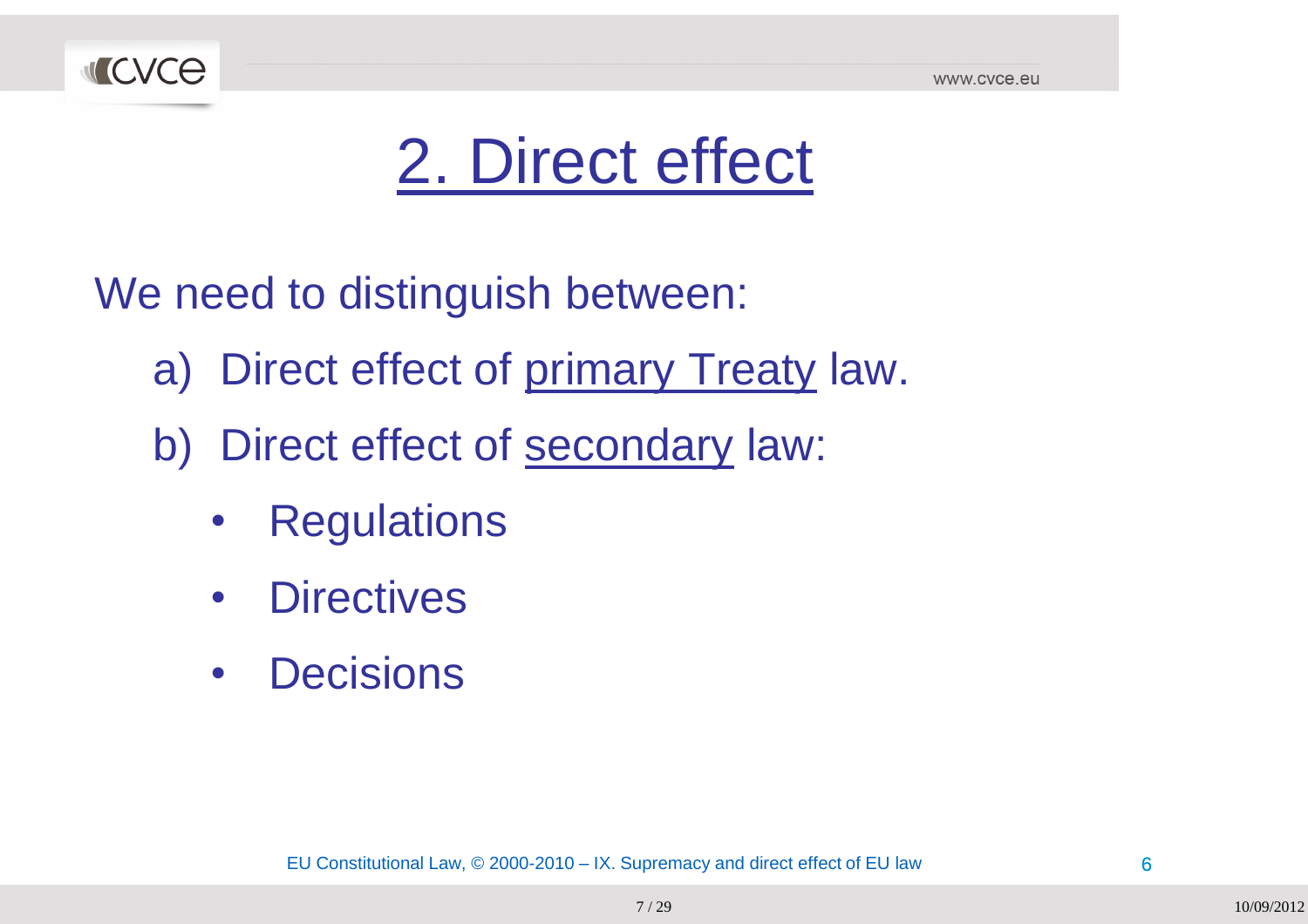

# (a) Direct effect of primary law

#### ECJ 26/62 *Van Gend en Loos* [1963] ECR 1, paras 10. 12, 13:

- 'Independently of the legislation of Member States, Community<br>
IFUL leve therefore not only impeases obligations on individuals [EU] law therefore not only imposes obligations on individuals but is also intended to confer upon them rights which become<br>part of their legal heritage. These rights arise not only where part of their legal heritage. These rights arise not only where<br>they are everessly grapted by the Treaty but also by resears of they are expressly granted by the Treaty, but also by reason of obligations which the Treaty imposes in a clearly defined way  $($ ...)."
- 'The wording of Article 12 contains a clear and unconditional<br>example: in pate positive but a pagetive obligation,' The prohibition which is not a positive but a negative obligation.' The nature of this obligation makes it produce 'direct effects in the<br>legal relationship hatwoon Mambar States and their subjects' legal relationship between Member States and their subjects'.<br>The fect that under this Article it is the Member States who are The fact that under this Article it is the Member States who are<br>made the subject of the nagative obligation deep not imply that made the subject of the negative obligation does not imply that their nationals cannot benefit from this obligation.'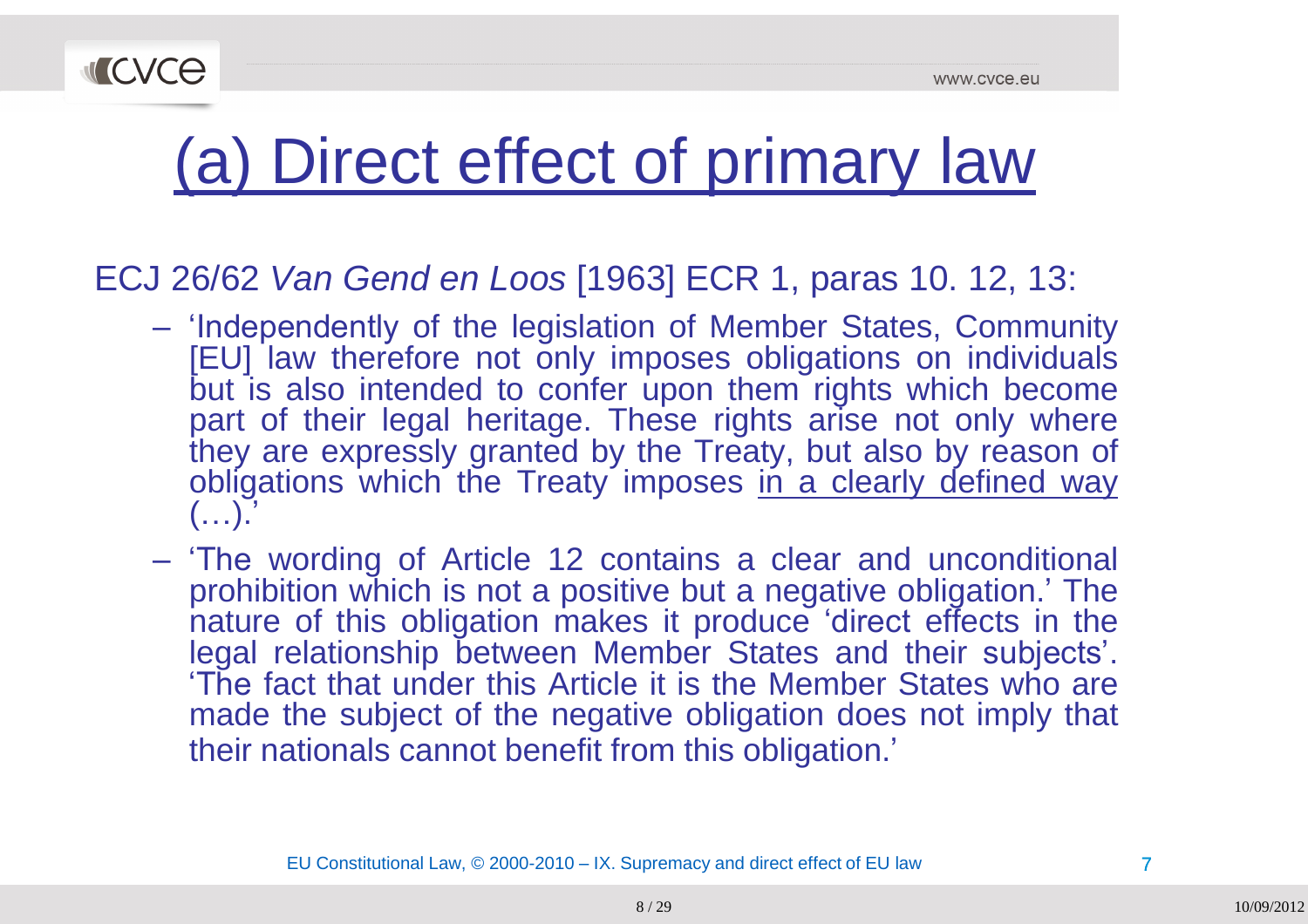

# Direct effect of primary law

- Conditions (for direct effect of primary law, see Case 57/65 *Lütticke* [1966] ECR 27):
	- –Applicability of the Treaty norm is unconditional.
	- –- Its applicability does not require positive action by Member States or EU institutions.
	- Effect: norm is capable of having direct effect in the legal<br>relations between an individual and the Member State (or the relations between an individual and the Member State (or the EU) <sup>=</sup> **vertical direct effect.**
- Case 43/75 *Defrenne II* [1976] ECR <sup>455</sup> showed that the direct effect can also be **horizontal** between private parties (here in a case of the application of Article <sup>157</sup> TFEU).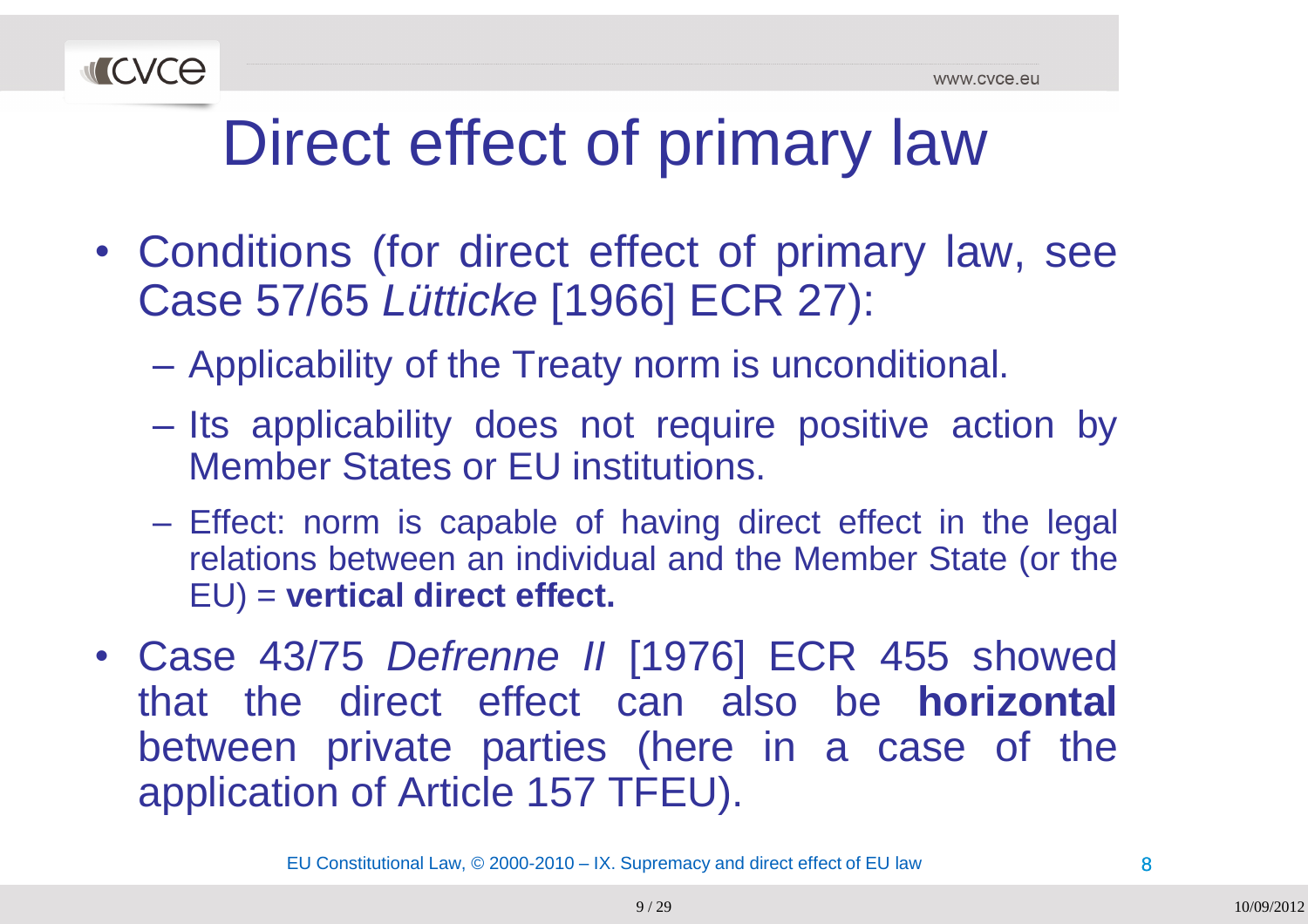



## (b) Direct effect of secondary law

For an analysis of the direct effect of secondary law, we need to distinguish between the different types of act provided for by Article <sup>288</sup> TFEU:

- Regulations / règlements / Verordnungen
- Directives / directives / Richtlinien
- Decisions / décisions / Entscheidungen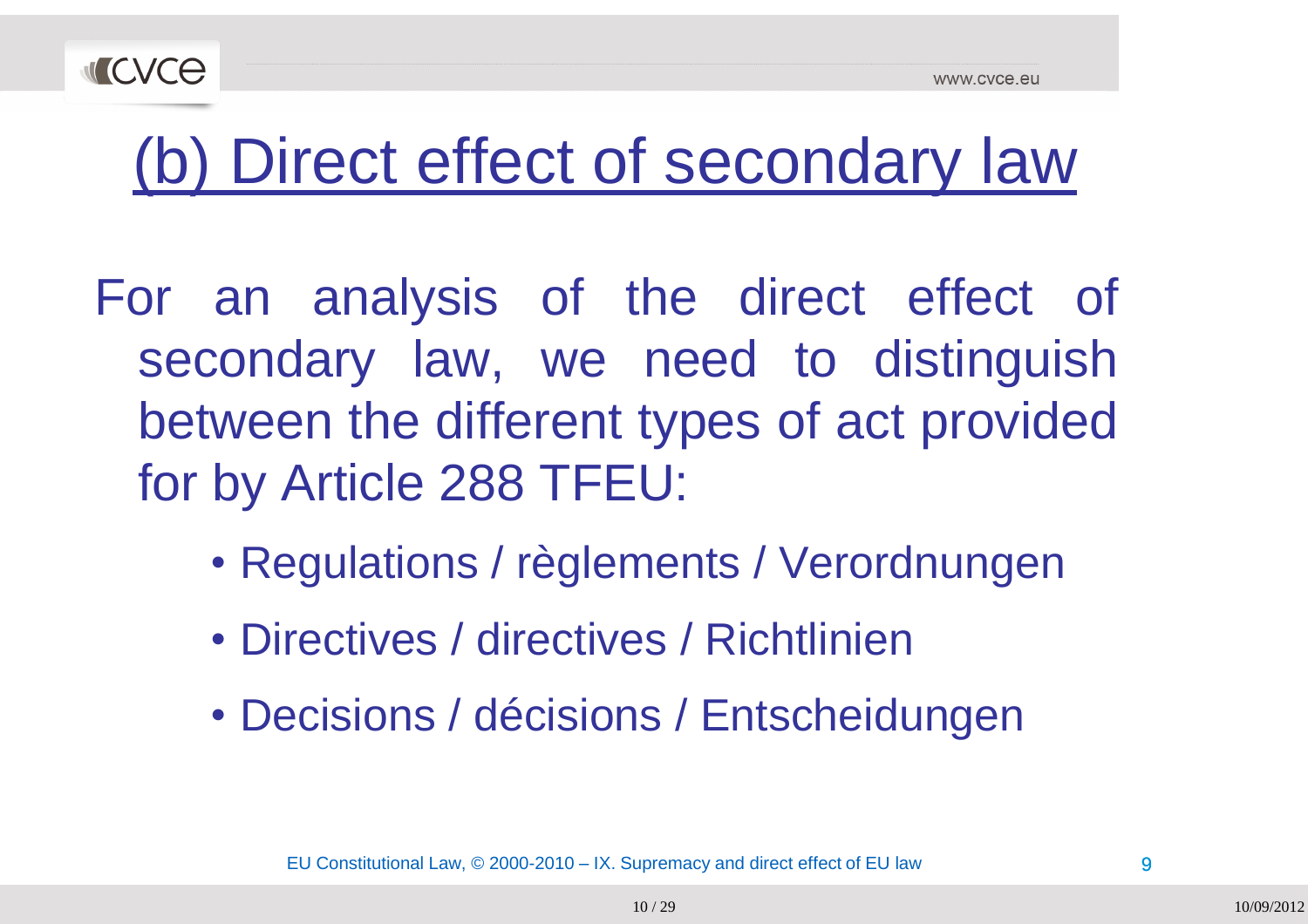

# Direct effect of regulations

- Article 288 TFEU defines the direct effect of regulations:
	- –- A regulation is 'directly applicable in all Member<br>Ctates' States'.
	- $\mathcal{L}_{\mathcal{A}}$  , and the set of  $\mathcal{L}_{\mathcal{A}}$ - It does not need to be transposed into national law to<br>enter into effect (but MS Jaw san be necessary to enter into effect (but MS law can be necessary to<br>implement a requistion) implement <sup>a</sup> regulation).
	- $\mathcal{L}_{\mathcal{A}}$ - A regulation creates rights and obligations for individuals and for the Member State on its entry into force.
	- – $-$  It therefore has
		- **vertical** and
		- **horizontal** direct effect.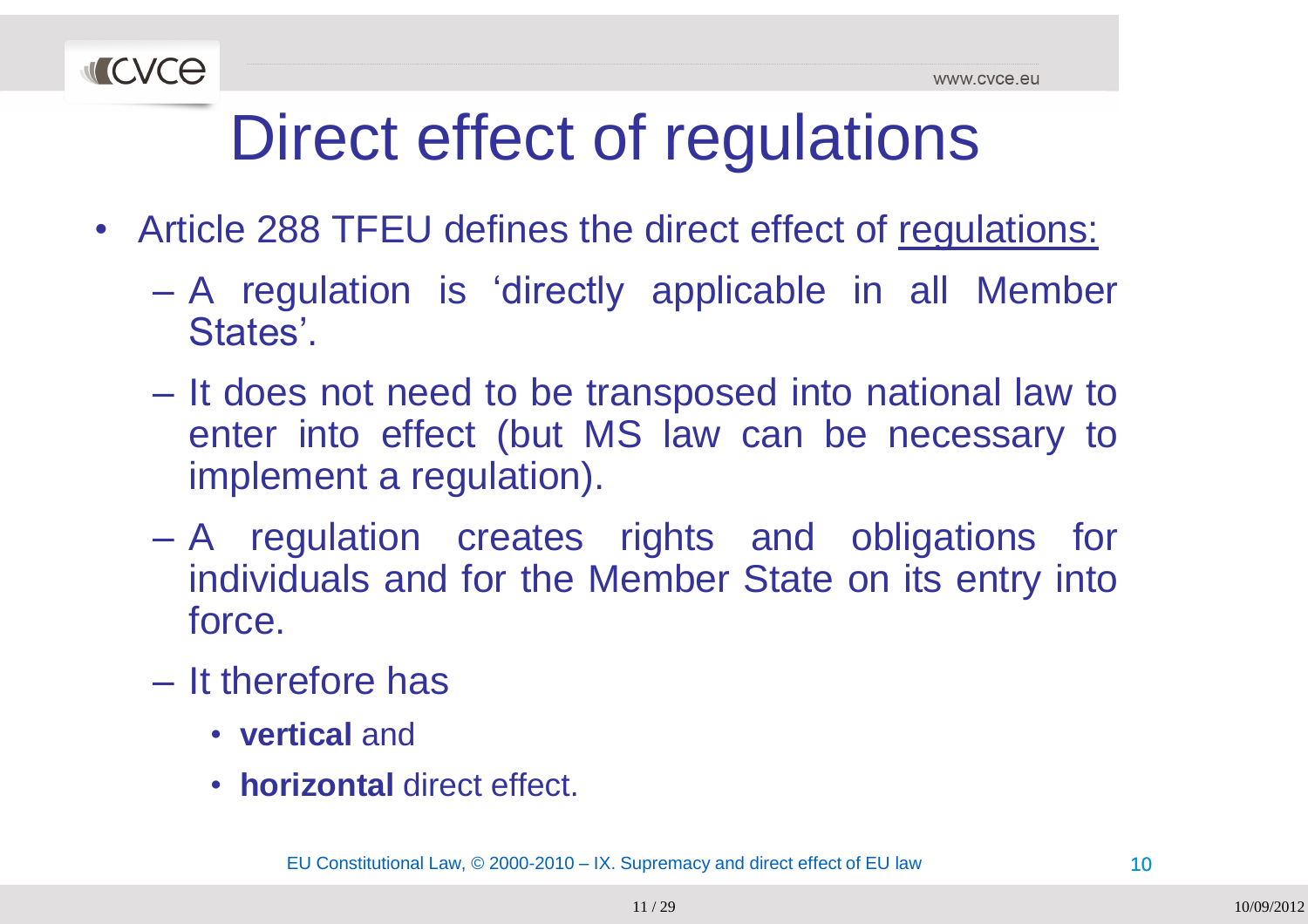

# Direct effect of decisions

- Article <sup>288</sup> TFEU also defines the direct effect of decisions:
	- $\mathcal{L}_{\mathcal{A}}$  , and the set of  $\mathcal{L}_{\mathcal{A}}$ <sup>A</sup> decision is binding in its entirety.
	- –A decision specifying those to whom is addressed is<br>hinding only an them. This guarantees the direct binding only on them. This guarantees the direct effect of <sup>a</sup> decision upon <sup>a</sup> limited group of addressees.
	- –- If a decision is directed at a Member State (obliging a Member State to grant <sup>a</sup> right to an individual), the decision may, after the deadline for implementation has expired, have direct vertical effect. (See Case 9/70 *Leberpfennig* [1970] ECR 825).

EU Constitutional Law, © 2000-2010 – IX. Supremacy and direct effect of EU law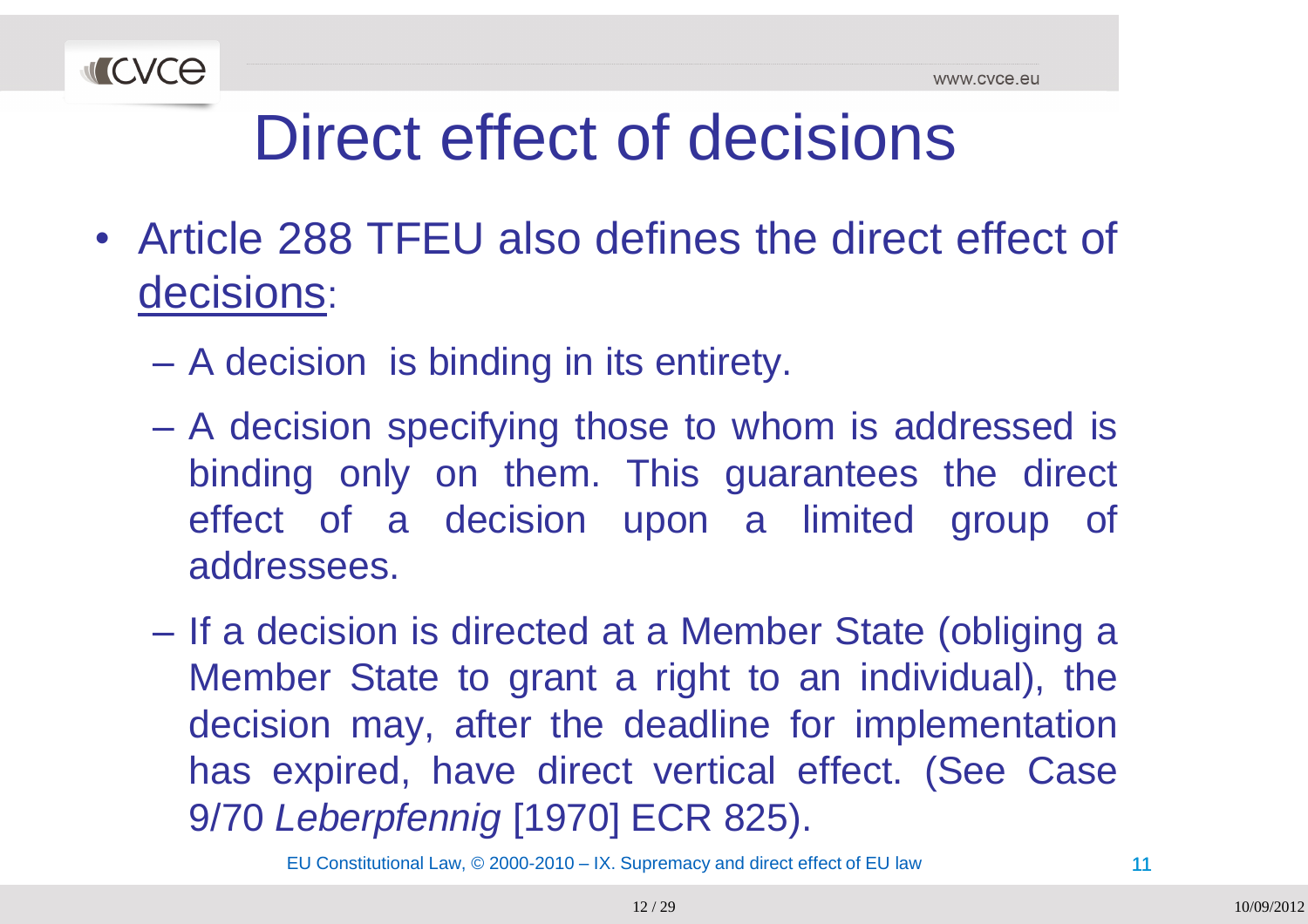

 $\bullet$ According to Article <sup>288</sup> TFEU:

> A directive shall be binding, as to the<br>result to be achieved upon each result to be achieved, upon each<br>Member State to which it is addressed Member State to which it is addressed,<br>but aboll loove to the potional outhorities but shall leave to the national authorities the choice of form and methods.'<br>"I a directive lie tout État membre destinataire quant

> "La directive lie tout État membre destinataire quant au résultat à atteindre, tout en laissant aux instances nationales la<br>compétence quant à la farme et aux mayens." compétence quant <sup>à</sup> la forme et aux moyens."

> "Die Richtlinie ist für jeden Mitgliedstaat, an den sie gerichtet wird, hinsichtlich des zu erreichenden Ziels verbindlich, überläßt<br>iedeeb den innersteetlichen Stellen die WebLder Ferm und der jedoch den innerstaatlichen Stellen die Wahl der Form und der<br>Mittel " Mittel."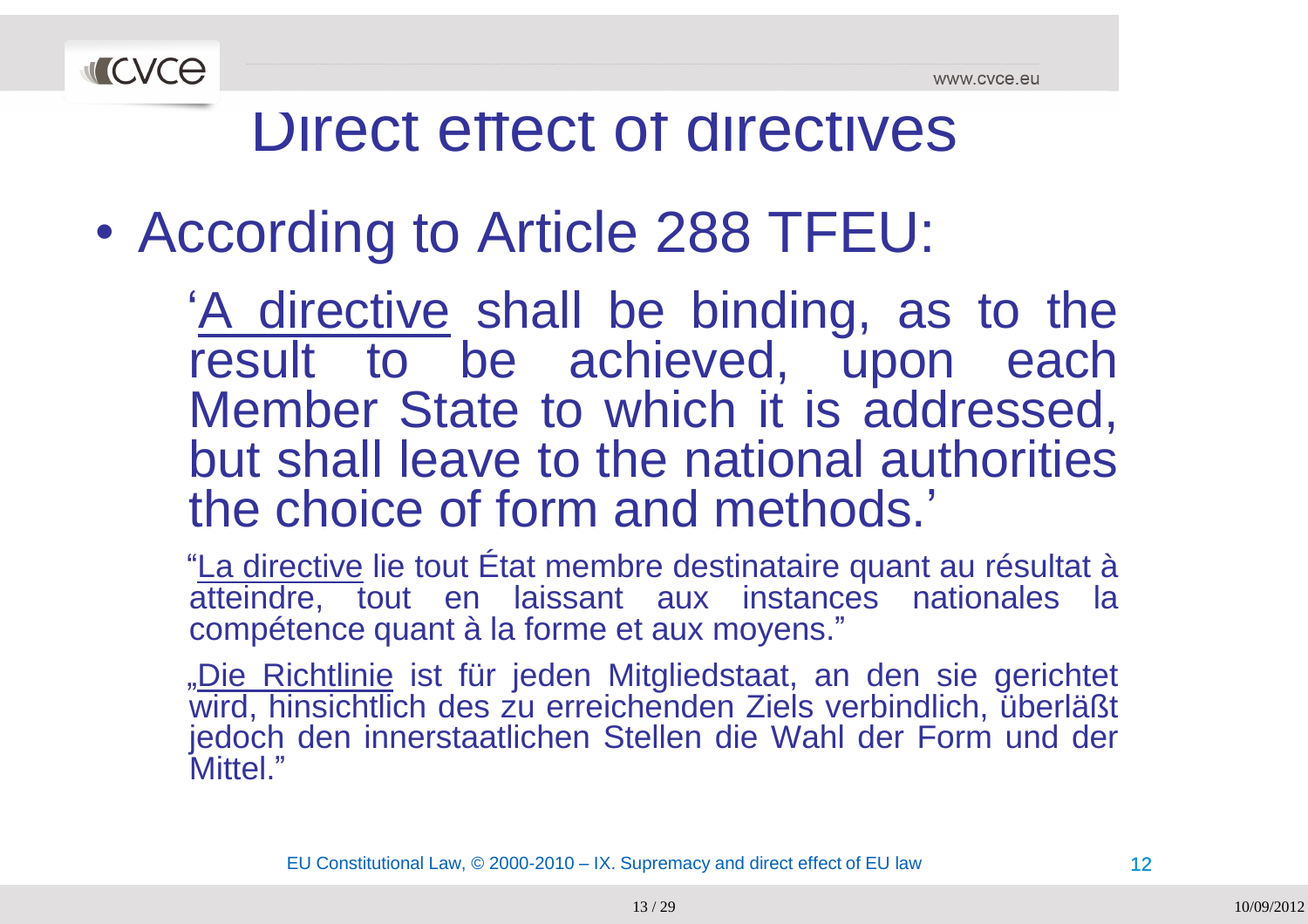

- $\bullet$  The life of <sup>a</sup> directive therefore has distinct phases:
	- 1. From decision-making to the end of the implementation phase (the moment when the<br>Member State must farmally shases the farm of and Member State must formally choose the form of and<br>methods for implementation) methods for implementation).
	- 2. After the end of the implementation phase.
- $\bullet$ • Does this exclude (according to the criteria for<br>direct effect of primary loud the direct effect of direct effect of primary law) the direct effect of directives?
- •• Can directives have horizontal or vertical direct effects?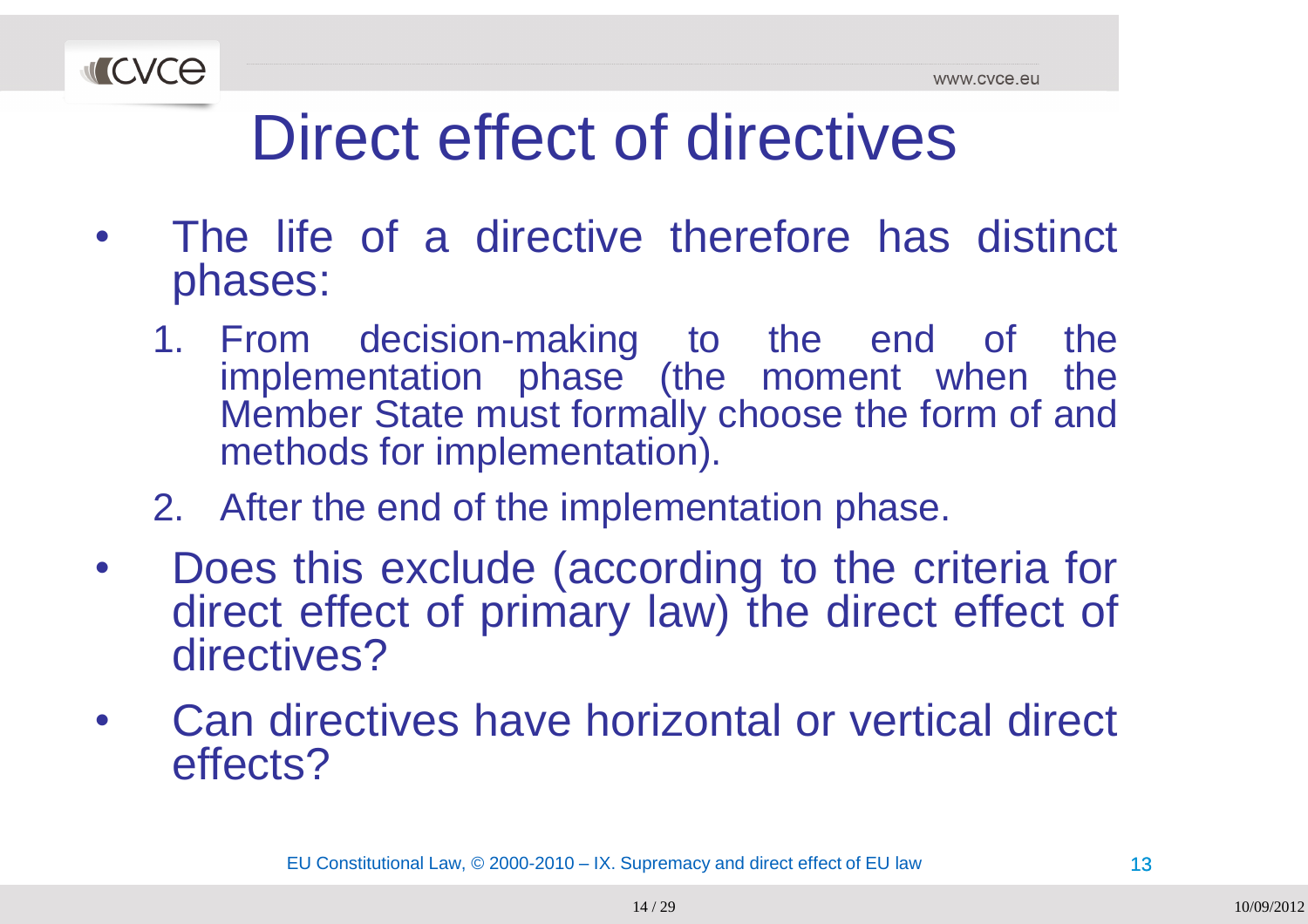

In the case of directives, differentiation is necessary with respect to:

- Direct effect prior to and after expiry of the implementation deadline.
- Vertical direct effect (relation between the Member State and the individual).
- Horizontal effect (direct and indirect).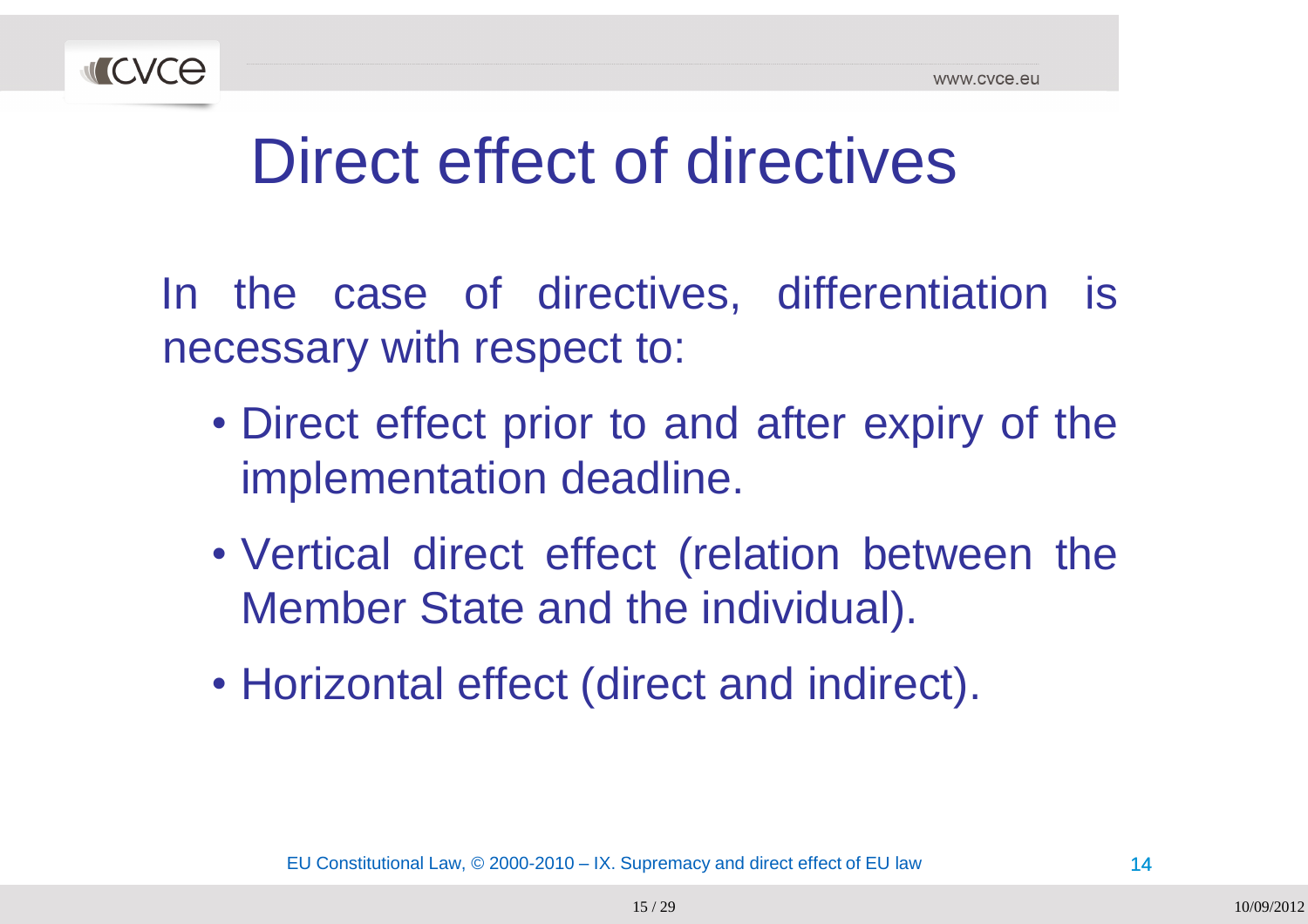

• ECJ Case 41/74 *Van Duyn* [1974] ECR 1337:

"It would be incompatible with the binding effect attributed to <sup>a</sup> directive (…) to exclude, in principle, the possibility that the obligation which it imposes may be invoked by those concerned.'

• The ECJ therefore states that denying vertical direct effect after the expiry of the implementation deadline would be counter to the *estoppel* and *venire contra factum proprium* principles: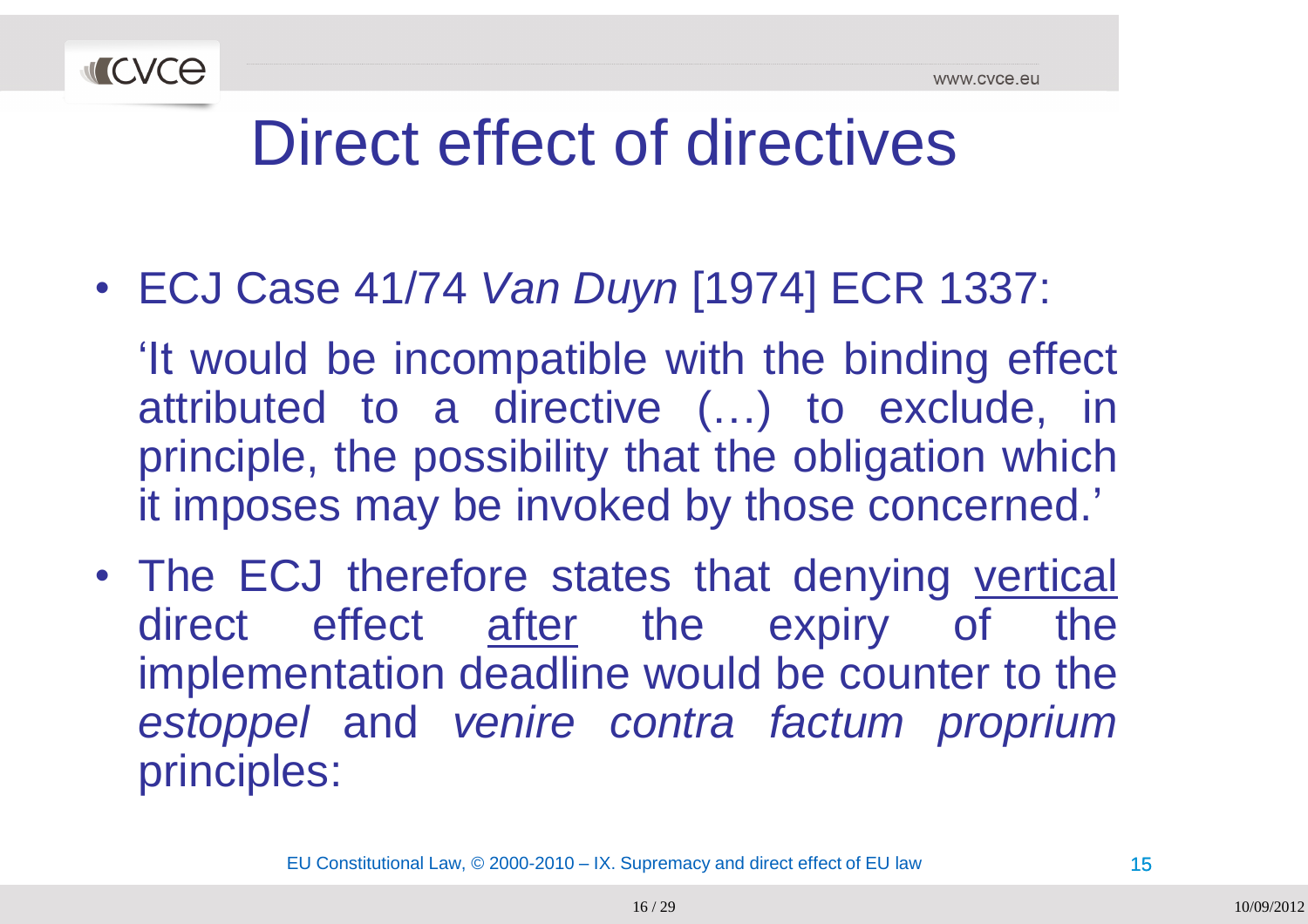

The argument went as follows:

- $\mathcal{L}_{\mathcal{A}}$  , and the set of  $\mathcal{L}_{\mathcal{A}}$ - "a MS which has not adopted the implementing measures required by the directive in the prescribed periods may not rely, as against individuals, on its own failure to perform the obligations which the<br>directive entails " Case 148/78 Betti [1070] ECB 1630 directive entails." Case 148/78 *Ratti* [1979] ECR <sup>1629</sup> para 22.
- –The ECJ has to "prevent the State from taking<br>edventese of its own foilure to comply with advantage of its own failure to comply with Community [EU] law" Case 152/84 *Marshall <sup>I</sup>* [1986] ECR <sup>723</sup> para 49.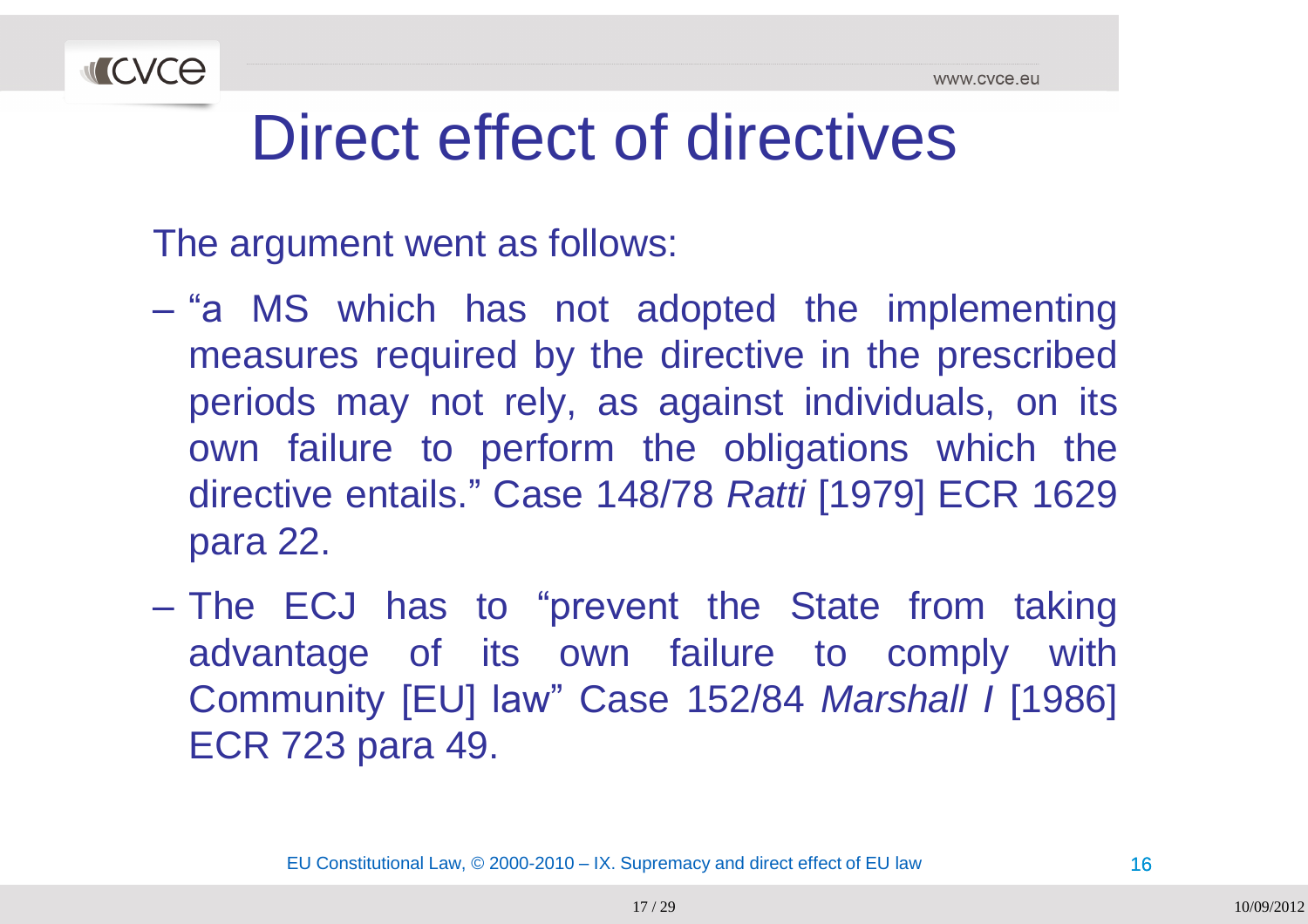

- Therefore: the direct effect of <sup>a</sup> directive after the end of the implementation period may be invoked by an individual before a national court if 'the nature, general scheme and wording of the provision in question are capable of having direct effects (…)" (*Van Duyn)*.
- This is the case if the provisions in the directive appear to be 'unconditional and sufficiently precise' (see case 8/81 *Becker* [1982] ECR 53).
- In *Becker* [1982], the ECJ further held that parts of directives may also be directly effective (para. 29) since the individual may rely on those provisions which are individually unconditional.

EU Constitutional Law, © 2000-2010 – IX. Supremacy and direct effect of EU law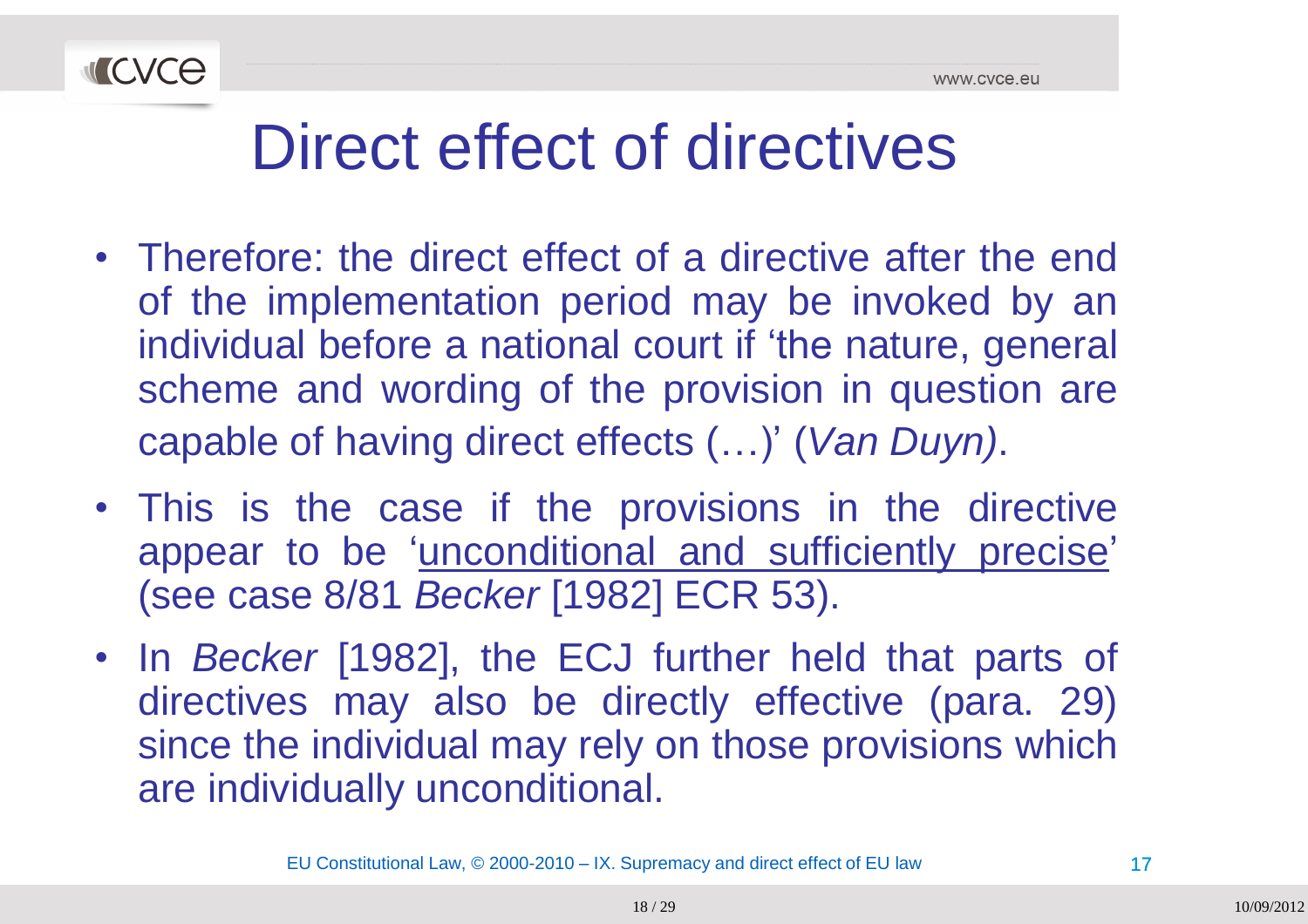

Does a directive have vertical direct effect prior to the end of the implementation period?

- Case C-129/96 *Inter-Environnement Wallonie* [1997] ECR I-7411:
	- –- 'A directive has legal effect with respect to the<br>Member State to which it is addressed from the Member State to which it is addressed from the<br>moment of its notification ' (para 41) moment of its notification." (para. 41)
	- Therefore, during the period of transposition, the Member State and its administration are barred<br>from taking masseures contrary to the aim of the from taking measures contrary to the aim of the<br>directive if those measures might seriously directive if those measures might seriously compromise the ability of the Member State to achieve the result prescribed. (para. 45)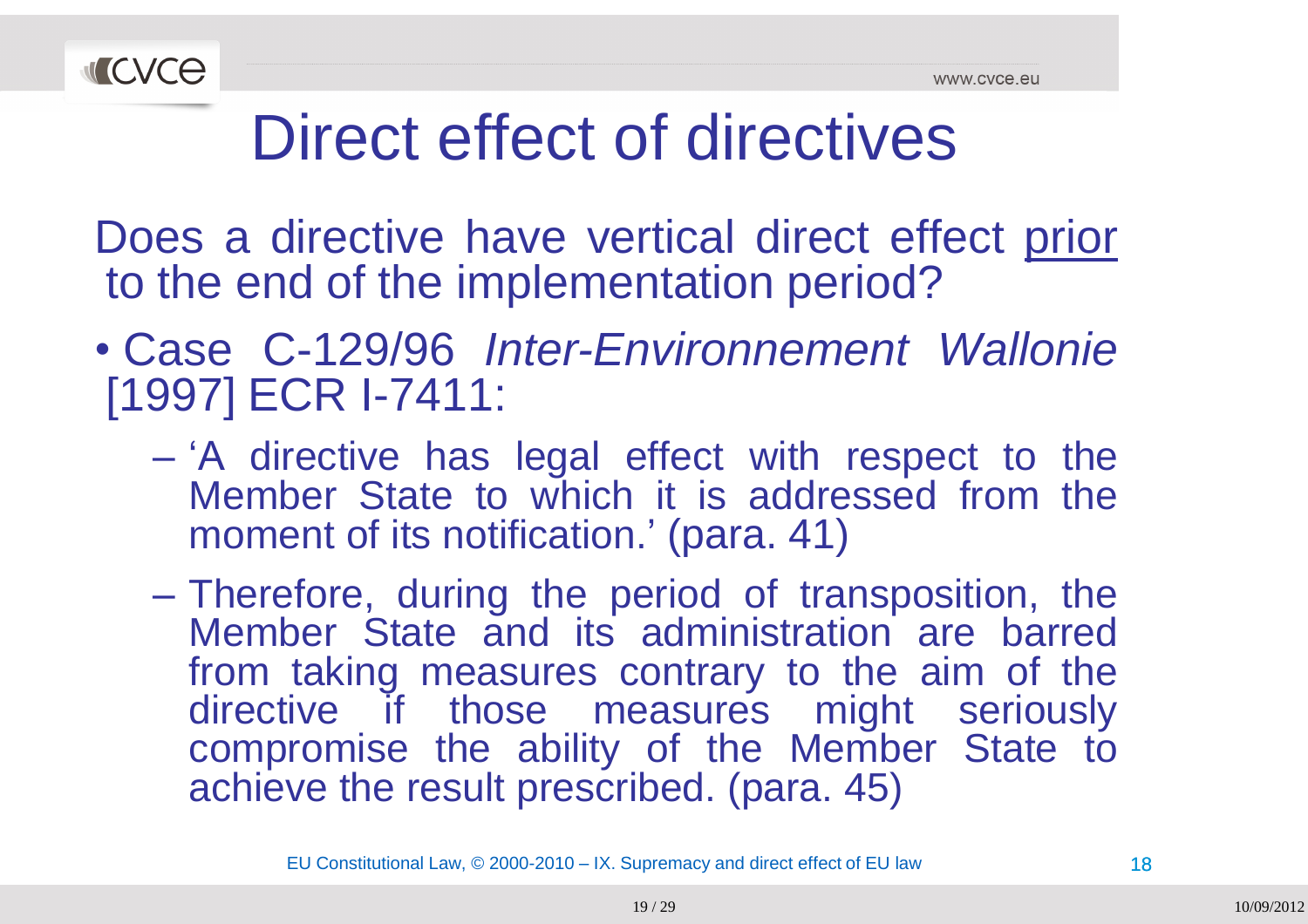

Does a directive have a <u>horizontal</u> effect?

• The first steps towards horizontal direct effect have been taken by the ECJ in expanding the definition of the State. See, for example, Case 152/84 *Marshall* [1986] ECR <sup>723</sup> (paragraph 49):

"where <sup>a</sup> person involved in legal proceedings is able to rely on a directive as against the State he may do so regardless of the capacity in which the latter is acting, whether employer or public authority. In either case it is necessary to prevent the State from taking advantage of its own failure to comply<br>with Community [ELILLaw,' with Community [EU] law.'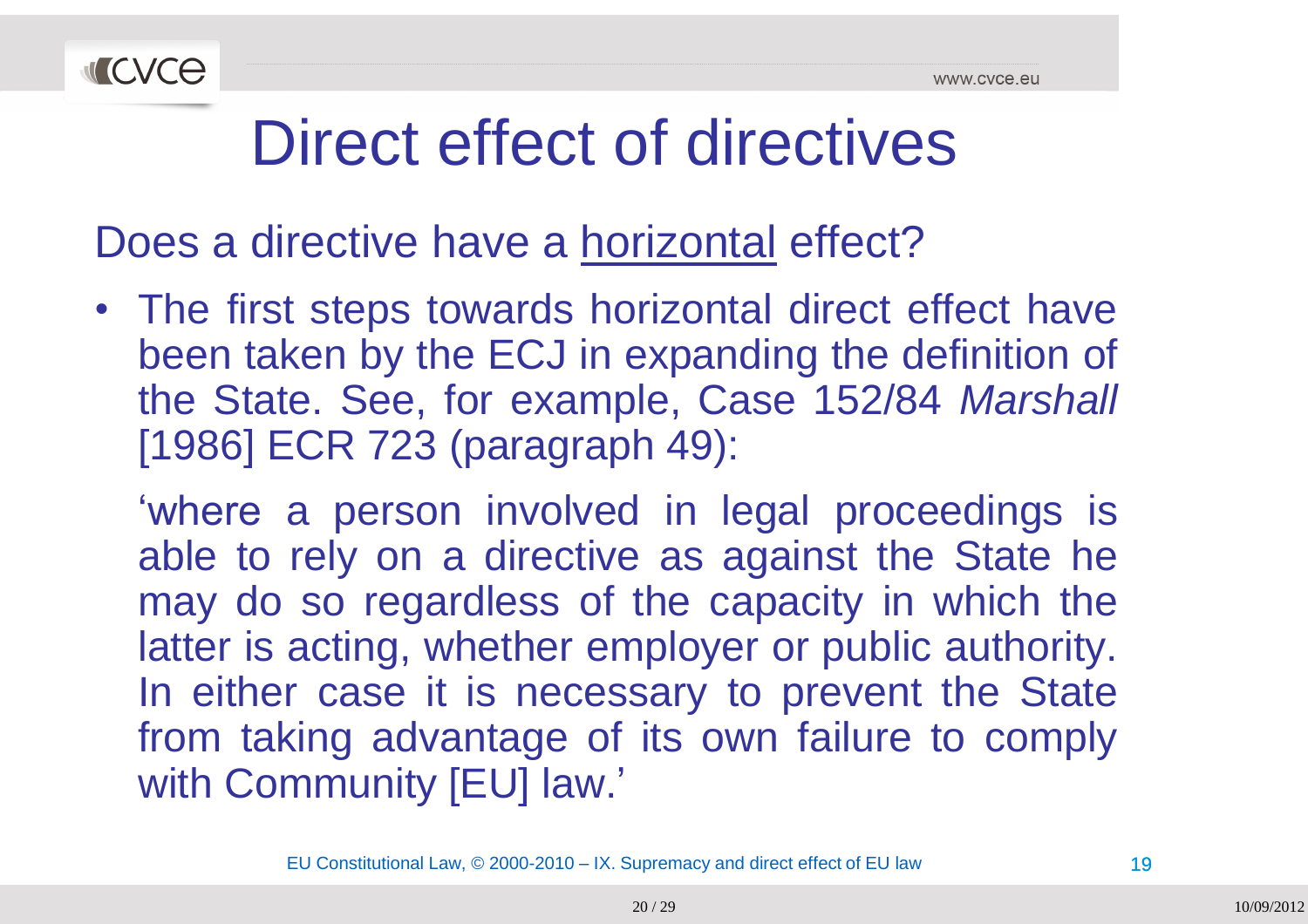

- Indirect horizontal effect
	- –- is also an effect of the requirement to interpret national law implementing EU law in a way that is consistent with it, even if the dispute in <sup>a</sup> national court is between private parties.
	- – See, for example, Case C-106/89 *Marleasing* [1990] ECR I-4135, according to which the question of whether the contract of incorporation of a Spanish company is void must be decided by <sup>a</sup> Spanish court on the basis of the interpretation of Spanish company law in accordance with EU company law directives.

EU Constitutional Law, © 2000-2010 – IX. Supremacy and direct effect of EU law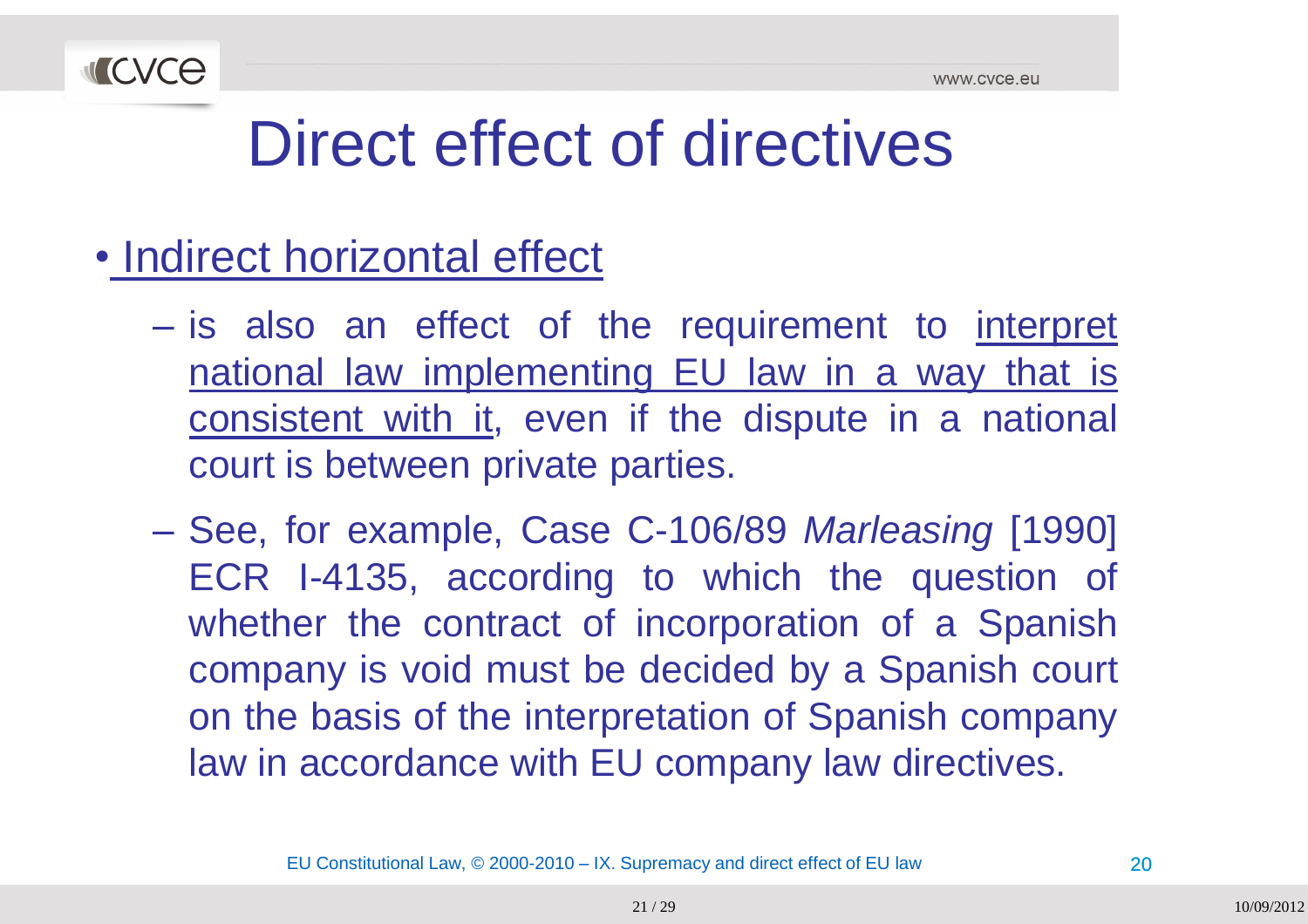

- In Case C-91/92 *Faccini Dori* [1994] ECRI-3325,
	- –- the ECJ denied the direct horizontal effect of a directive.
	- $\mathcal{L}_{\mathcal{A}}$  , and the set of the set of the set of the set of the set of the set of the set of the set of the set of the set of the set of the set of the set of the set of the set of the set of the set of the set of th The reason for direct effect is the *estoppel* principle and the principle of sincere cooperation in what is now Article 4(3) TEU, but these arguments do not hold in the application vis-à-vis <sup>a</sup> private party.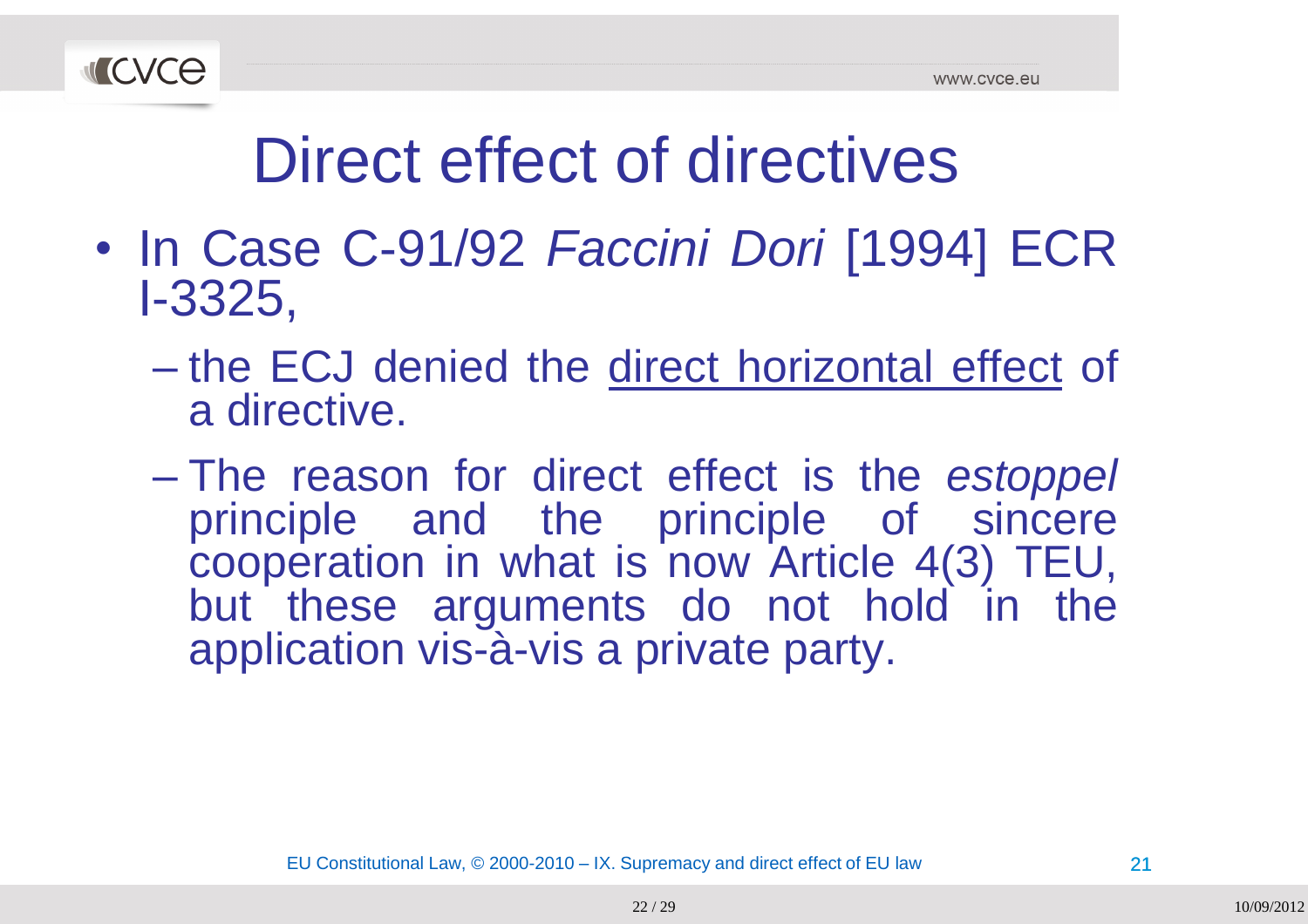

- However, directives may have some indirect horizontal effect for private parties.
	- $\mathcal{L}_{\mathcal{A}}$  , and the set of the set of the set of the set of the set of the set of the set of the set of the set of the set of the set of the set of the set of the set of the set of the set of the set of the set of th See: C-441/93 *Pafitis* [1996] ECR I-1347, C-194/94 *CIA Security International* [1996] ECRI-2201, C-443/98 *Unilever* [2000] ECR I-7535 and C-159/00 *Sapod Audic* of <sup>6</sup> June 2002.
	- $\mathcal{L}_{\mathcal{A}}$  , and the set of the set of the set of the set of the set of the set of the set of the set of the set of the set of the set of the set of the set of the set of the set of the set of the set of the set of th - In these Cases, the public authorities have an obligation to act under the directive which has an effect on the legal situation between private individuals (triangular situations).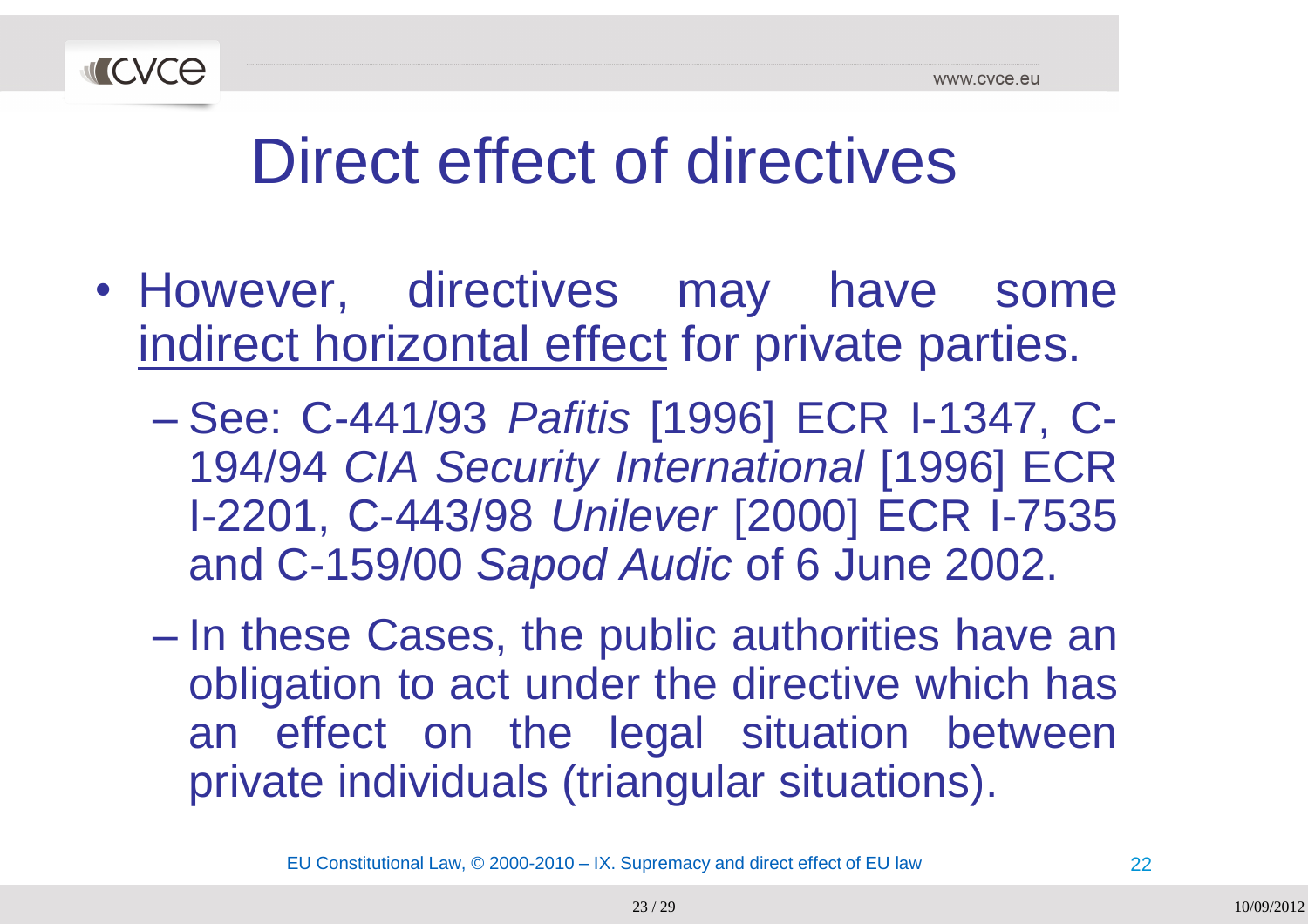

- Case C-144/04 *Mangold* [2005] ECR I-9981
	- $\mathcal{L}_{\mathcal{A}}$  , and the set of the set of the set of the set of the set of the set of the set of the set of the set of the set of the set of the set of the set of the set of the set of the set of the set of the set of th - seemed to indicate that a directive (banning age discrimination), even before the expiration of the transposition phase, could have direct horizontal effect (in the employment dispute Mangold had argued illegal age-discrimination).
	- $\mathcal{L}_{\mathcal{A}}$  , and the set of the set of the set of the set of the set of the set of the set of the set of the set of the set of the set of the set of the set of the set of the set of the set of the set of the set of th - The ECJ however had based the judgement on the General Principle of law of non-<br>discrimination only interpreted by the directive discrimination only interpreted by the directive – i.e. stressed that Mangold was <sup>a</sup> case of direct effect of primary law.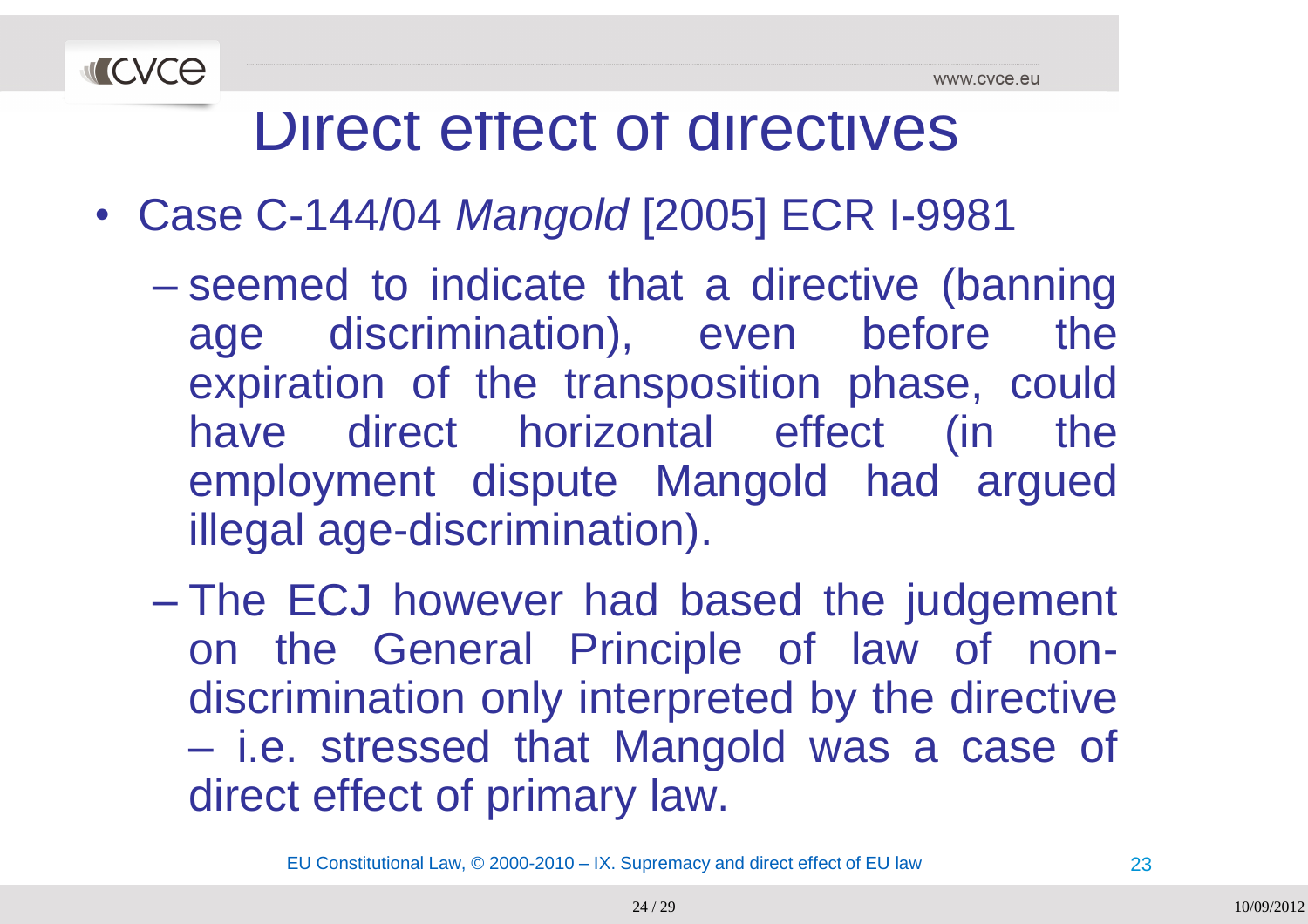

- C-555/07 Kücükdeveci v. Swedex [2010] ECR I-nyr confirms and clarifies that a MS must disapply MS law in<br>conflict with ELLlow if: conflict with EU law if:
	- –- A directive can merely give 'specific expression' to the general principle of non-discrimination (para 21),
	- –- After expiration of its period of transposition, a dispute concerning the directive falls "within the scope" of EUlaw (para 23),
	- $\mathcal{L}_{\mathcal{A}}$  , and the set of  $\mathcal{L}_{\mathcal{A}}$ - Then the MS court is obliged to disapply conflicting MS law (para 47) to ensure full effectiveness of EU<br>low (para 48) avon in a berizental dispute between law (para 48) even in a horizontal dispute between<br>privete parties private parties.

EU Constitutional Law, © 2000-2010 – IX. Supremacy and direct effect of EU law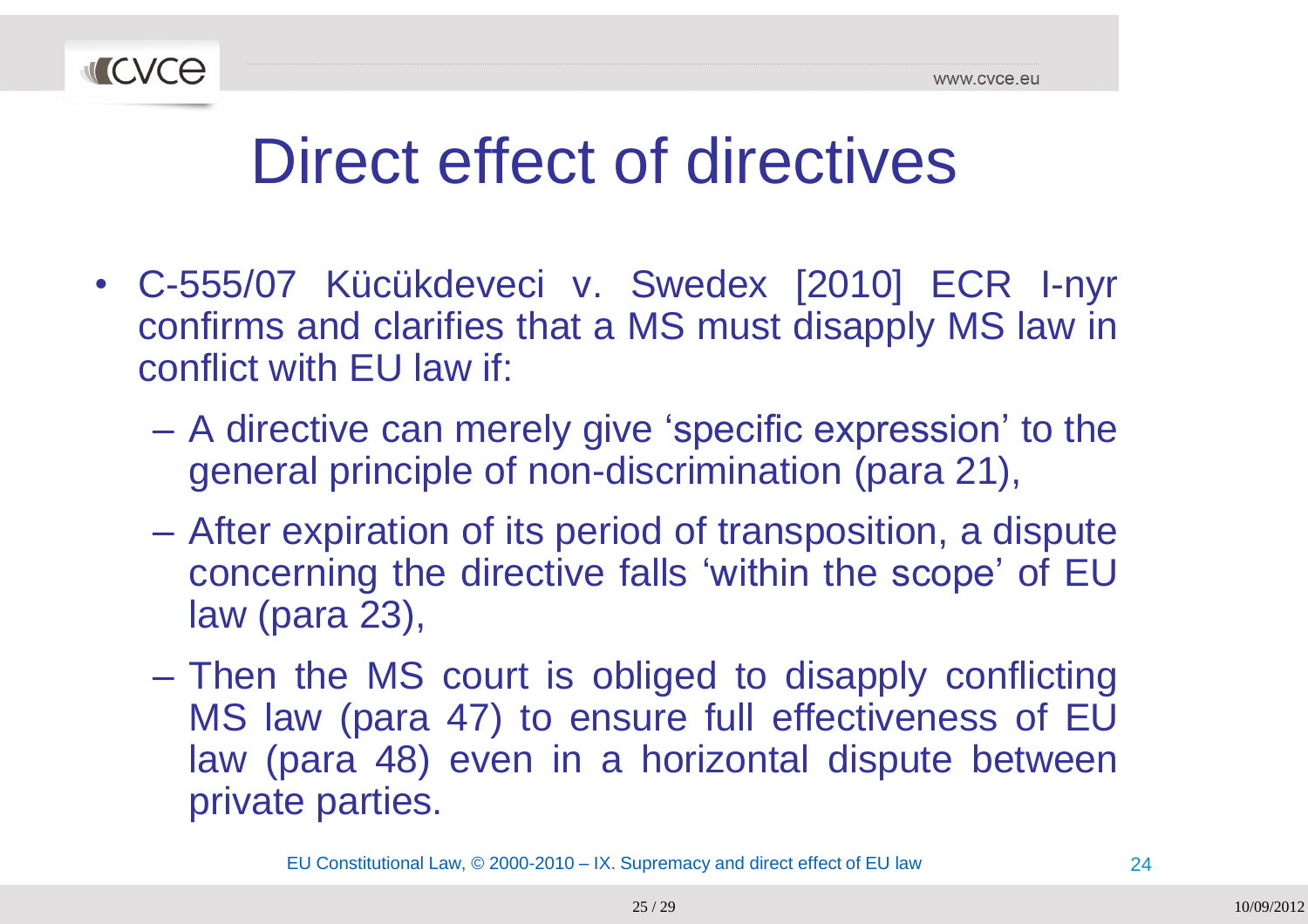

- Two interesting cases illustrate the difficulties of the distinction between vertical and horizontal direct effect:
	- –C-151/02 *Kiel* v. *Jaeger* [2003] ECR I-8389.
	- – C-397/01 to C-403/01 *Pfeiffer and others* v. *Deutsches Rotes Kreuz* [2004] ECR I-8835.
- In both cases, the same question arises:
	- does <sup>a</sup> directive which *inter alia*, restricts the maximumworking week to <sup>48</sup> hours (which the ECJ has applied to hospital doctors' night shifts), and
	- which has not been correctly transposed into German law, have direct effect?

EU Constitutional Law, © 2000-2010 – IX. Supremacy and direct effect of EU law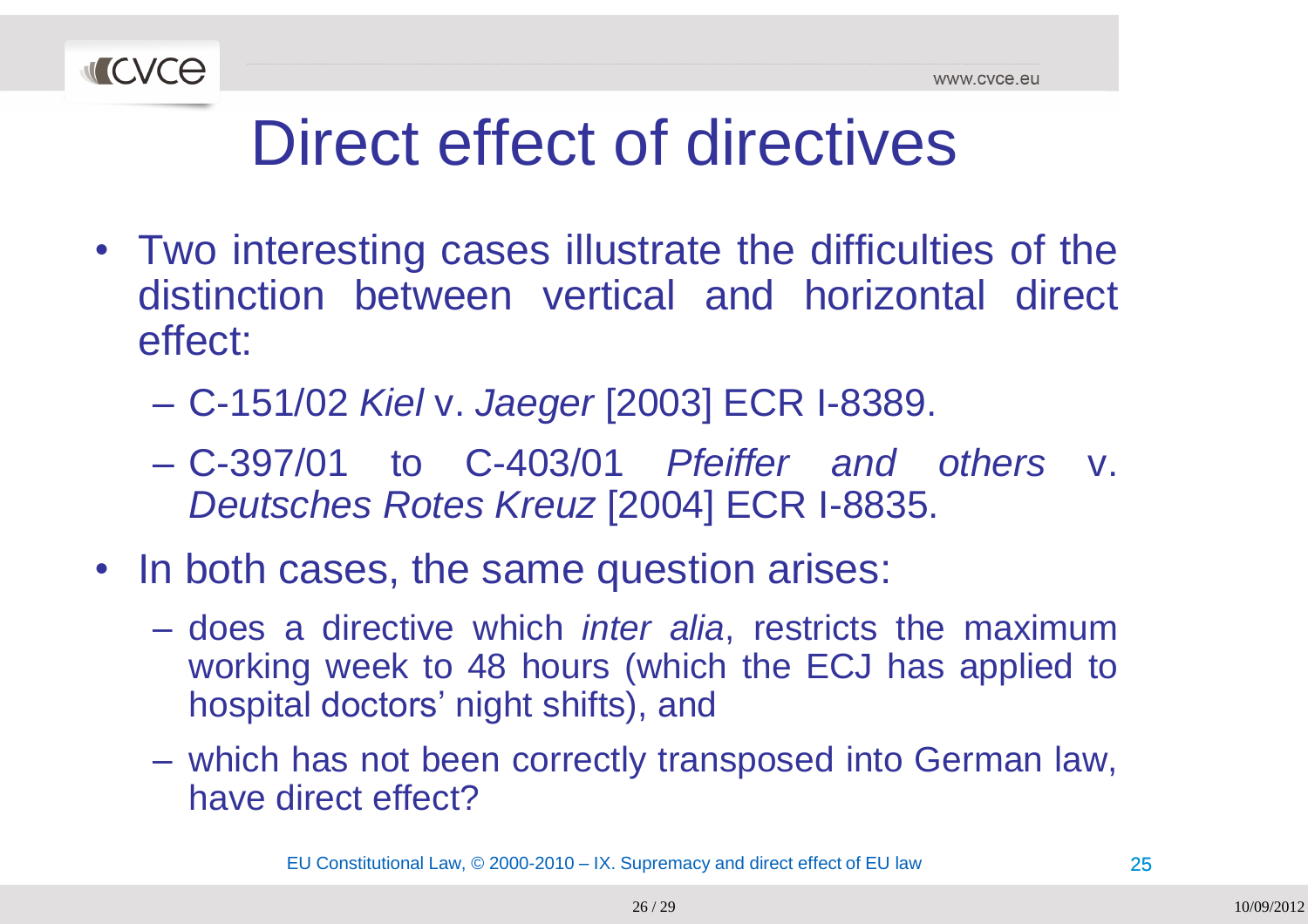

- •Difference:
	- In *Jaeger*, the employer is <sup>a</sup> public entity (a hospital owned by the City of Kiel).
	- In *Pfeiffer*, the employer is a private entity (a foundation of the German Red Cross).
- • ECJ:
	- *Jaeger:* direct effect in line with the *Marshall* case-law.
	- *Pfeiffer:* no direct effect in line with the *Faccini Dori* case-law. But: 'when hearing a case between individuals, a national court is required (…) to interpret [the body of rules of national law] (...) in the light of the wording and purpose of the directive in order to achieve an outcome consistent with the objective pursued by the directive." (paragraph 119)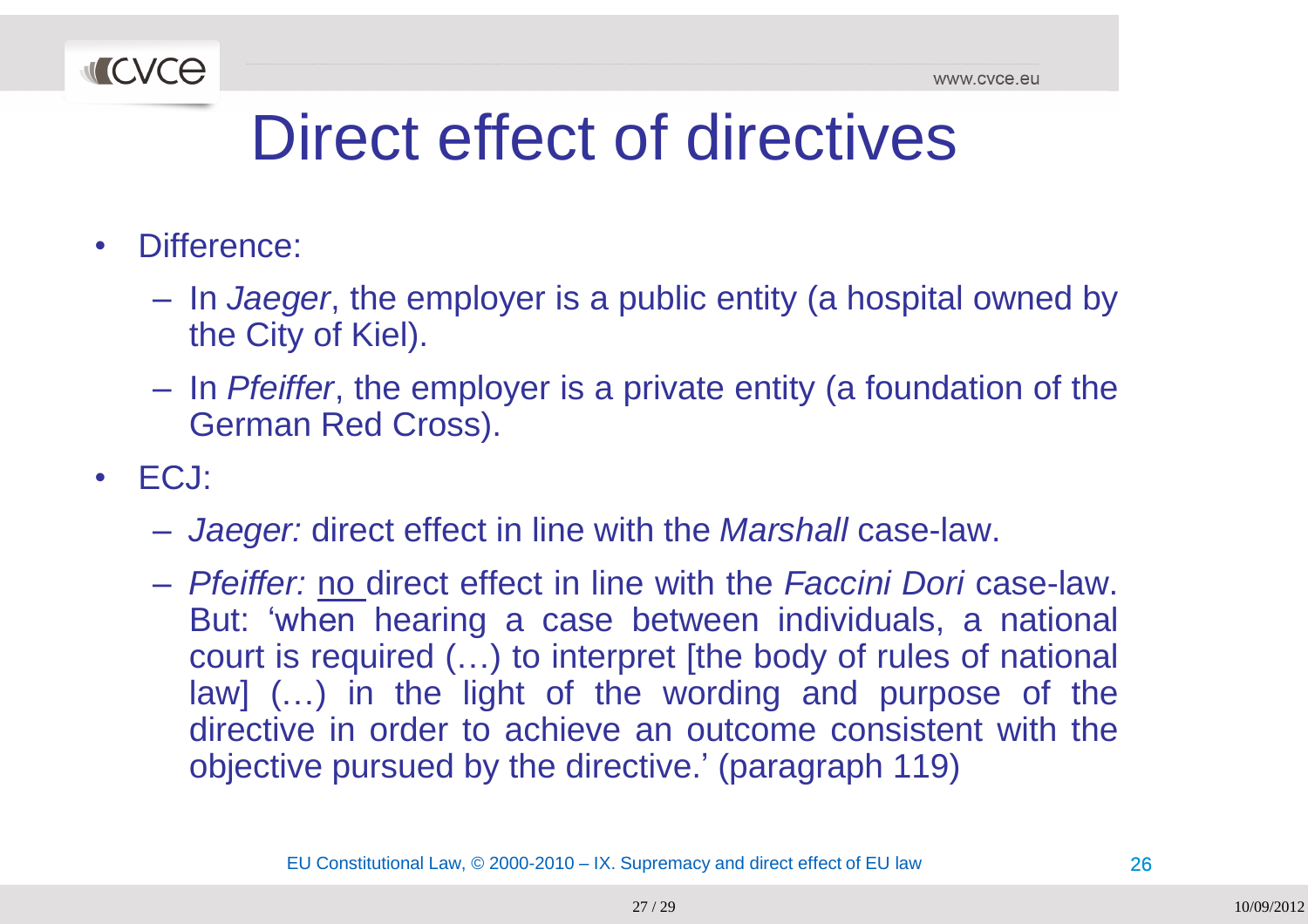



#### I rans-temporal rules under Lisbon for the former 'third pillar' matters

- Under Art. 10(1) of Protocol <sup>36</sup> to the TEU (on transitionary measures)
- with respect to acts of the Union in the field of police cooperation and judicial cooperation in criminal matters which have been adopted<br>hefere the entry inte feree of the Treety of before the entry into force of the Treaty of Lisbon, the powers:
	- $\mathcal{L}_{\mathcal{A}}$  , and the set of  $\mathcal{L}_{\mathcal{A}}$ of the Commission under Art 258 TFEU shall not be<br>applicable applicable
	- $\mathcal{L}_{\mathcal{A}}$  , and the set of  $\mathcal{L}_{\mathcal{A}}$  of the ECJ under Title VI EU (pre-Lisbon), shall remain the same, including where they have been<br>eseented under Article 35(3)  $\Gamma U$ accepted under Article 35(2) EU.